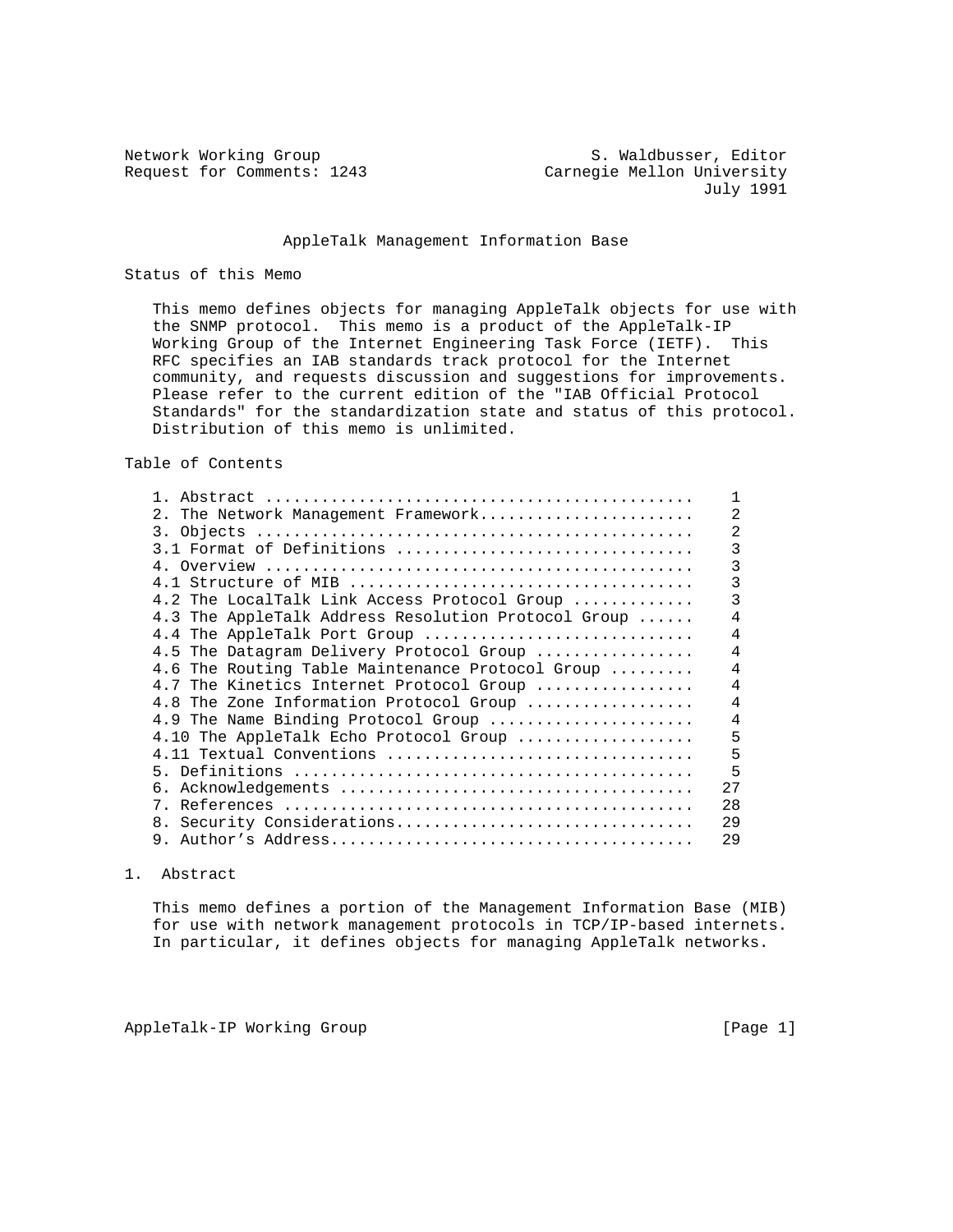#### 2. The Network Management Framework

 The Internet-standard Network Management Framework consists of three components. They are:

 RFC 1155 which defines the SMI, the mechanisms used for describing and naming objects for the purpose of management. RFC 1212 defines a more concise description mechanism, which is wholly consistent with the SMI.

 RFC 1156 which defines MIB-I, the core set of managed objects for the Internet suite of protocols. RFC 1213, defines MIB-II, an evolution of MIB-I based on implementation experience and new operational requirements.

 RFC 1157 which defines the SNMP, the protocol used for network access to managed objects.

 The Framework permits new objects to be defined for the purpose of experimentation and evaluation.

3. Objects

 Managed objects are accessed via a virtual information store, termed the Management Information Base or MIB. Objects in the MIB are defined using the subset of Abstract Syntax Notation One (ASN.1) [7] defined in the SMI. In particular, each object has a name, a syntax, and an encoding. The name is an object identifier, an administratively assigned name, which specifies an object type. The object type together with an object instance serves to uniquely identify a specific instantiation of the object. For human convenience, we often use a textual string, termed the OBJECT DESCRIPTOR, to also refer to the object type.

 The syntax of an object type defines the abstract data structure corresponding to that object type. The ASN.1 language is used for this purpose. However, the SMI [3] purposely restricts the ASN.1 constructs which may be used. These restrictions are explicitly made for simplicity.

 The encoding of an object type is simply how that object type is represented using the object type's syntax. Implicitly tied to the notion of an object type's syntax and encoding is how the object type is represented when being transmitted on the network.

 The SMI specifies the use of the basic encoding rules of ASN.1 [8], subject to the additional requirements imposed by the SNMP.

AppleTalk-IP Working Group **[Page 2]** [Page 2]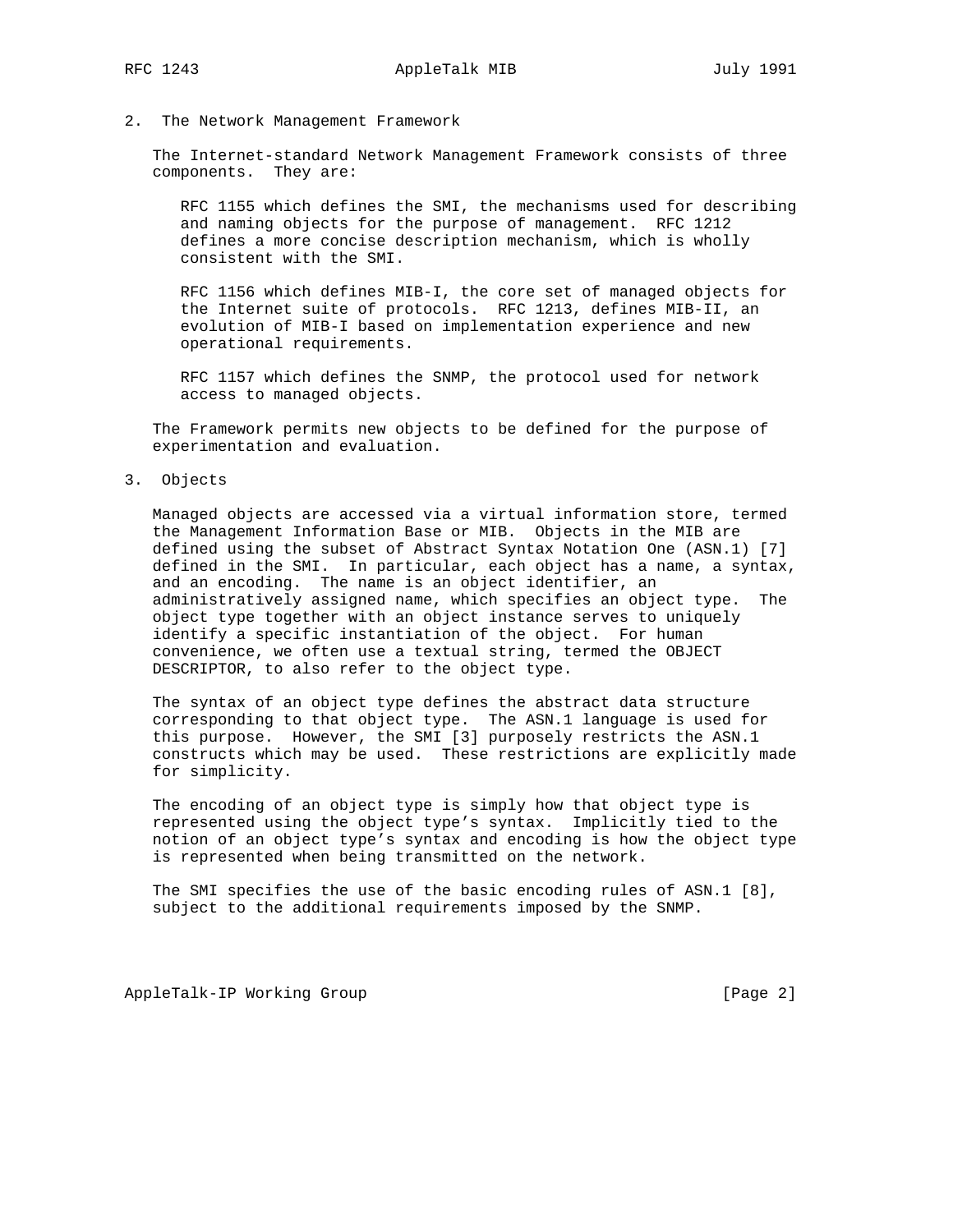# 3.1. Format of Definitions

 Section 5 contains the specification of all object types contained in this MIB module. The object types are defined using the conventions defined in the SMI, as amended by the extensions specified in [9,10].

4. Overview

 AppleTalk is a protocol suite which features an open peer-to-peer architecture that runs over a variety of transmission media. AppleTalk is defined in [10]. This protocol suite interoperates with the IP protocol suite through various encapsulation methods. As large AppleTalk networks are built that coexist with large IP networks, a method to manage the AppleTalk networks with SNMP becomes necessary. This MIB defines managed objects to be used for managing AppleTalk networks.

#### 4.1. Structure of MIB

The objects are arranged into the following groups:

 - LLAP - AARP - ATPort - DDP - RTMP - KIP - ZIP - NBP - ATEcho

 These groups are the basic unit of conformance. If the semantics of a group is applicable to an implementation, then it must implement all objects in that group. For example, a managed agent must implement the KIP group if and only if it implements the KIP protocol.

 These groups are defined to provide a means of assigning object identifiers, and to provide a method for managed agents to know which objects they must implement.

4.2. The LocalTalk Link Access Protocol Group

 The LocalTalk Link Access Protocol (LLAP) is a medium-speed data-link protocol designed for low cost and plug-and-play operation. The LLAP group is designed to manage all interfaces on a managed device that use this protocol.

AppleTalk-IP Working Group and the control of the control of the control of the control of the control of the control of the control of the control of the control of the control of the control of the control of the control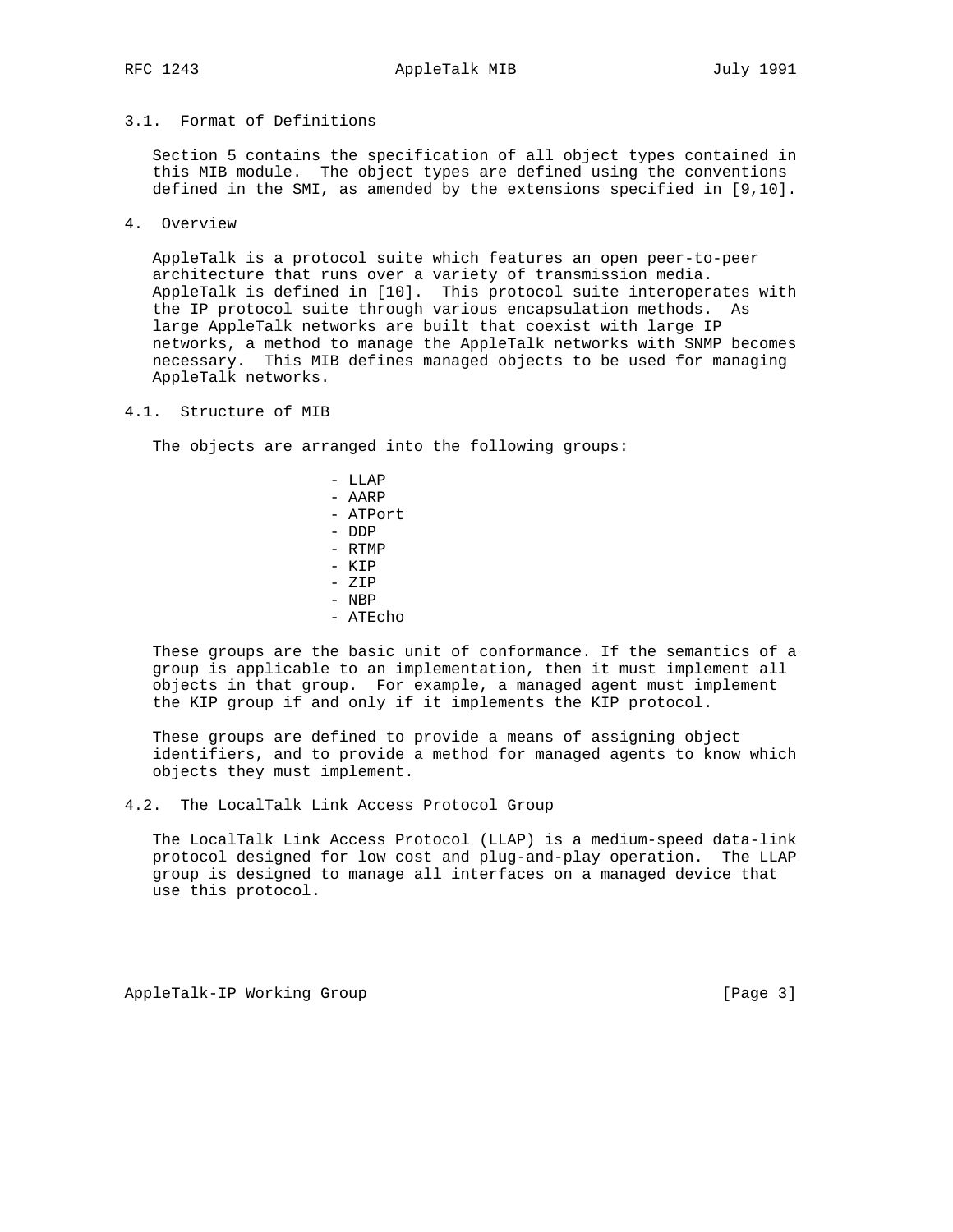4.3. The AppleTalk Address Resolution Protocol Group

 The AppleTalk Address Resolution Protocol (AARP) is used to map between AppleTalk node addresses, used by the Datagram Delivery Protocol, and the addresses of the underlying data link layer. The AARP table allows for management of the Address Mapping Table on the managed device.

4.4. The AppleTalk Port Group

 An AppleTalk Port is a logical connection to a network over which AppleTalk packets can be transmitted. This group allows the management of the configuration of these AppleTalk ports.

4.5. The Datagram Delivery Protocol Group

 The Datagram Delivery Protocol (DDP) is the network-layer protocol that is responsible for the socket-to-socket delivery of datagrams over the AppleTalk Internet. This group manages the DDP layer on the managed device.

4.6. The Routing Table Maintenance Protocol Group

 The Routing Table Maintenance Protocol (RTMP) is used by AppleTalk routers to create and maintain the routing tables that dictate the process of forwarding datagrams on the AppleTalk internet. The RTMP group manages the RTMP protocol as well as the routing tables generated by this protocol.

4.7. The Kinetics Internet Protocol Group

 The Kinetics Internet Protocol (KIP) is a protocol for encapsulating and routing AppleTalk datagrams over an IP internet. This name is historical. The KIP group manages the KIP routing protocol as well as the routing tables generated by this protocol.

4.8. The Zone Information Protocol Group

 The Zone Information Protocol (ZIP) is used to maintain a mapping between networks and zone names to facilitate the name lookup process performed by the Name Binding Protocol. The ZIP group manages this protocol and the mapping it produces.

4.9. The Name Binding Protocol Group

 The Name Binding Protocol (NBP) is a transport-level protocol that is used to convert human readable service names into the numeric AppleTalk network addresses needed for communicating across the

AppleTalk-IP Working Group and the contract of the contract of the page 4]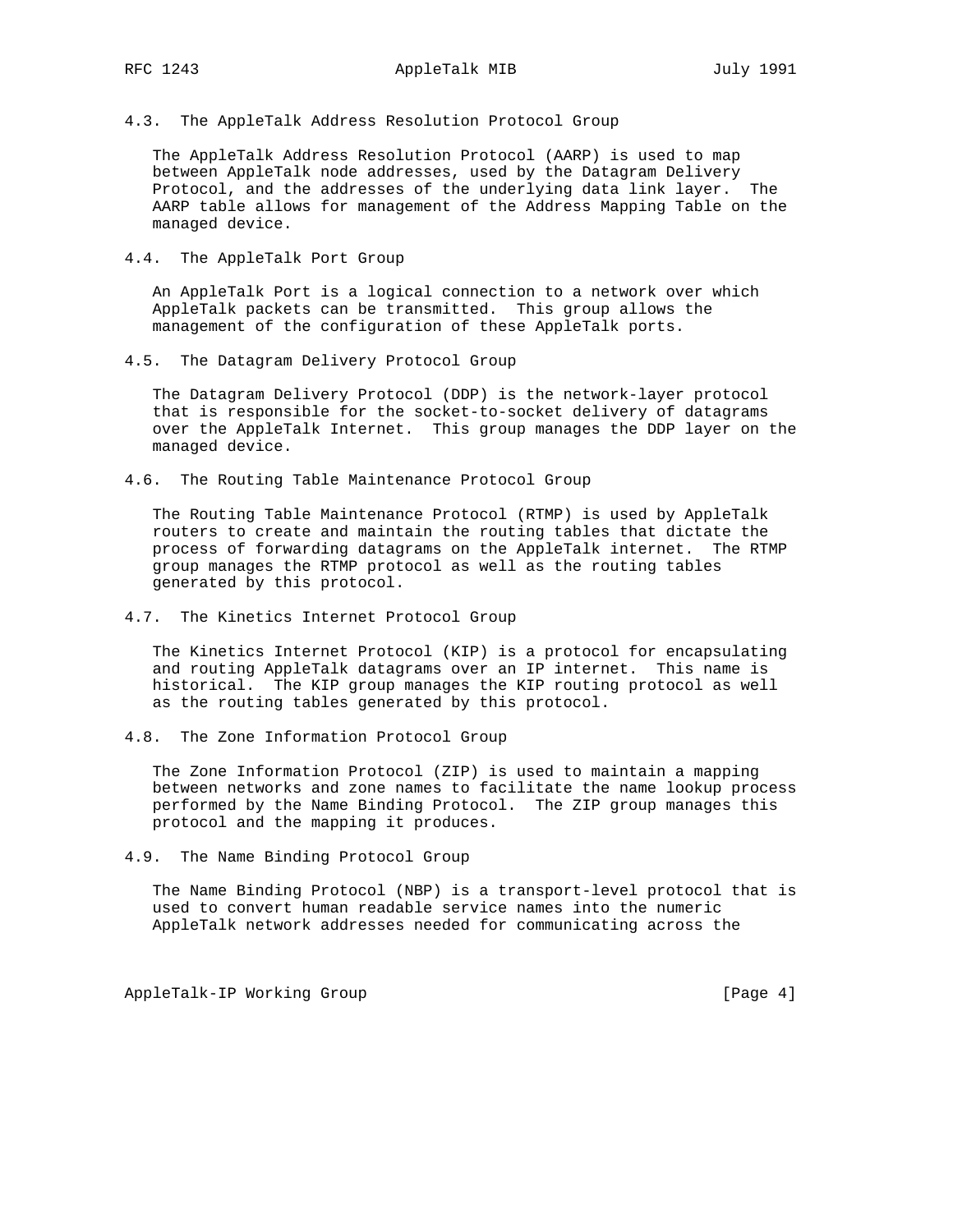AppleTalk network. The NBP group manages this protocol and the NBP services that exist on the managed device.

4.10. The AppleTalk Echo Protocol Group

 The AppleTalk Echo Protocol is a transport-level protocol used to test and verify the status of the AppleTalk internet. The AtEcho group manages this protocol.

4.11. Textual Conventions

 A new data type is introduced as a textual convention in this MIB document. This textual convention enhances the readability of the specification and can ease comparison with other specifications if appropriate. It should be noted that the introduction of this textual convention has no effect on either the syntax or the semantics of any managed objects. The use of this is merely an artifact of the explanatory method used. Objects defined in terms of this method are always encoded by means of the rules that define the primitive type. Hence, no changes to the SMI or the SNMP are necessary to accommodate this textual convention which is adopted merely for the convenience of readers and writers in pursuit of the elusive goal of clear, concise, and unambiguous MIB documents.

The new data type is:

```
DdpAddress ::= -- 2 octets of net number,
                       -- 1 octet of node number
        OCTET STRING (SIZE (3))
```
5. Definitions

RFC1243-MIB DEFINITIONS ::= BEGIN

IMPORTS

 Counter, IpAddress FROM RFC1155-SMI DisplayString, mib-2 FROM RFC1213-MIB OBJECT-TYPE FROM RFC-1212;

 -- This MIB module uses the extended OBJECT-TYPE macro as -- defined in [9]

-- AppleTalk MIB

AppleTalk-IP Working Group and the control of the control of the control of the control of the control of the control of the control of the control of the control of the control of the control of the control of the control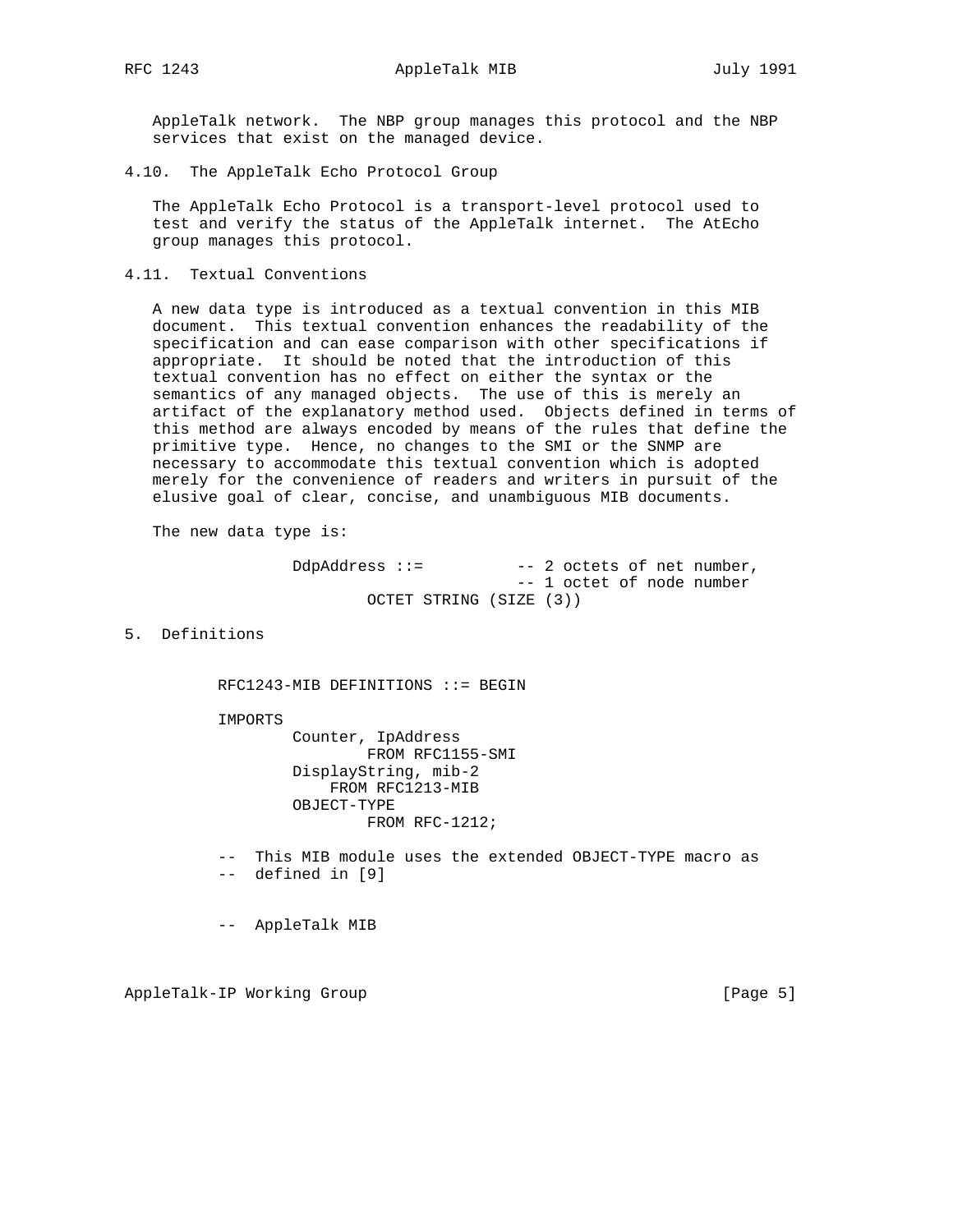RFC 1243 AppleTalk MIB July 1991

appletalk OBJECT IDENTIFIER  $::=$  { mib-2 13 } DdpAddress ::= -- 2 octets of net number -- 1 octet of node number OCTET STRING (SIZE (3)) -- This data type is used for encoding a DDP protocol -- address. The format of this address is a serial -- encoding of the two octets of network number in -- network byte order, followed by the 1 octet node -- number. llap OBJECT IDENTIFIER ::= { appletalk 1 } aarp OBJECT IDENTIFIER ::= { appletalk 2 } atport OBJECT IDENTIFIER ::= { appletalk 3 } ddp OBJECT IDENTIFIER ::= { appletalk 4 } rtmp OBJECT IDENTIFIER ::= { appletalk 5 } kip OBJECT IDENTIFIER ::= { appletalk 6 } zip OBJECT IDENTIFIER ::= { appletalk 7 } nbp OBJECT IDENTIFIER ::= { appletalk 8 } atecho OBJECT IDENTIFIER ::=  $\{$  appletalk 9  $\}$  -- The LLAP Group llapTable OBJECT-TYPE SYNTAX SEQUENCE OF LlapEntry ACCESS not-accessible STATUS mandatory DESCRIPTION "The list of LLAP entries."  $::= \{$  llap 1  $\}$  llapEntry OBJECT-TYPE SYNTAX LlapEntry ACCESS not-accessible STATUS mandatory DESCRIPTION "An LLAP entry containing objects for the LocalTalk Link Access Protocol for a particular LocalTalk interface." INDEX { llapIfIndex }  $::=$  { llapTable 1 } LlapEntry ::= SEQUENCE { 11ap1fIndex INTEGER,<br>11ap1nPkts Counter,<br>11ap0utPkts Counter, llapInPkts Counter, llapOutPkts Counter, llapInNoHandlers Counter,

AppleTalk-IP Working Group and the control of the control of the control of the control of the control of the control of the control of the control of the control of the control of the control of the control of the control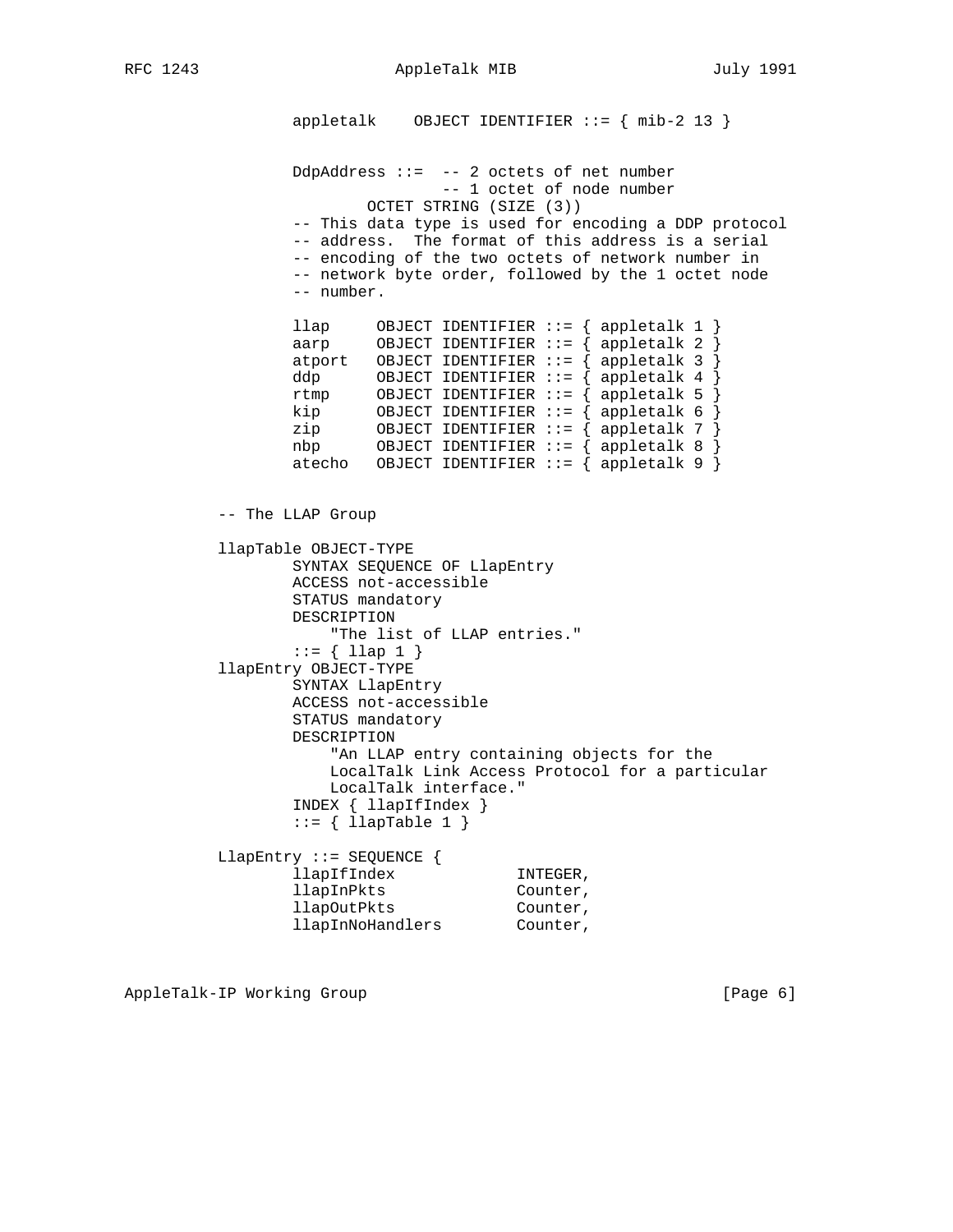llapInLengthErrors Counter, llapInBads Counter, llapCollisions Counter, llapDefers Counter, llapNoDataErrors Counter, llapRandomCTSErrors Counter, llapFCSErrors Counter } llapIfIndex OBJECT-TYPE SYNTAX INTEGER ACCESS read-only STATUS mandatory DESCRIPTION "The LLAP interface to which this entry pertains. The interface identified by a particular value of this index is the same interface as identified by the same value of ifIndex."  $::=$  { llapEntry 1 } llapInPkts OBJECT-TYPE SYNTAX Counter ACCESS read-only STATUS mandatory DESCRIPTION "The total number of good packets received on this LocalTalk interface."  $::=$  { llapEntry 2 } llapOutPkts OBJECT-TYPE SYNTAX Counter ACCESS read-only STATUS mandatory DESCRIPTION "The total number of packets transmitted on this LocalTalk interface."  $::=$  { llapEntry 3 } llapInNoHandlers OBJECT-TYPE SYNTAX Counter ACCESS read-only STATUS mandatory DESCRIPTION "The total number of good packets received on this LocalTalk interface for which there was no protocol handler."  $::= \{$  llapEntry 4  $\}$ 

AppleTalk-IP Working Group and the control of the control of the page 7]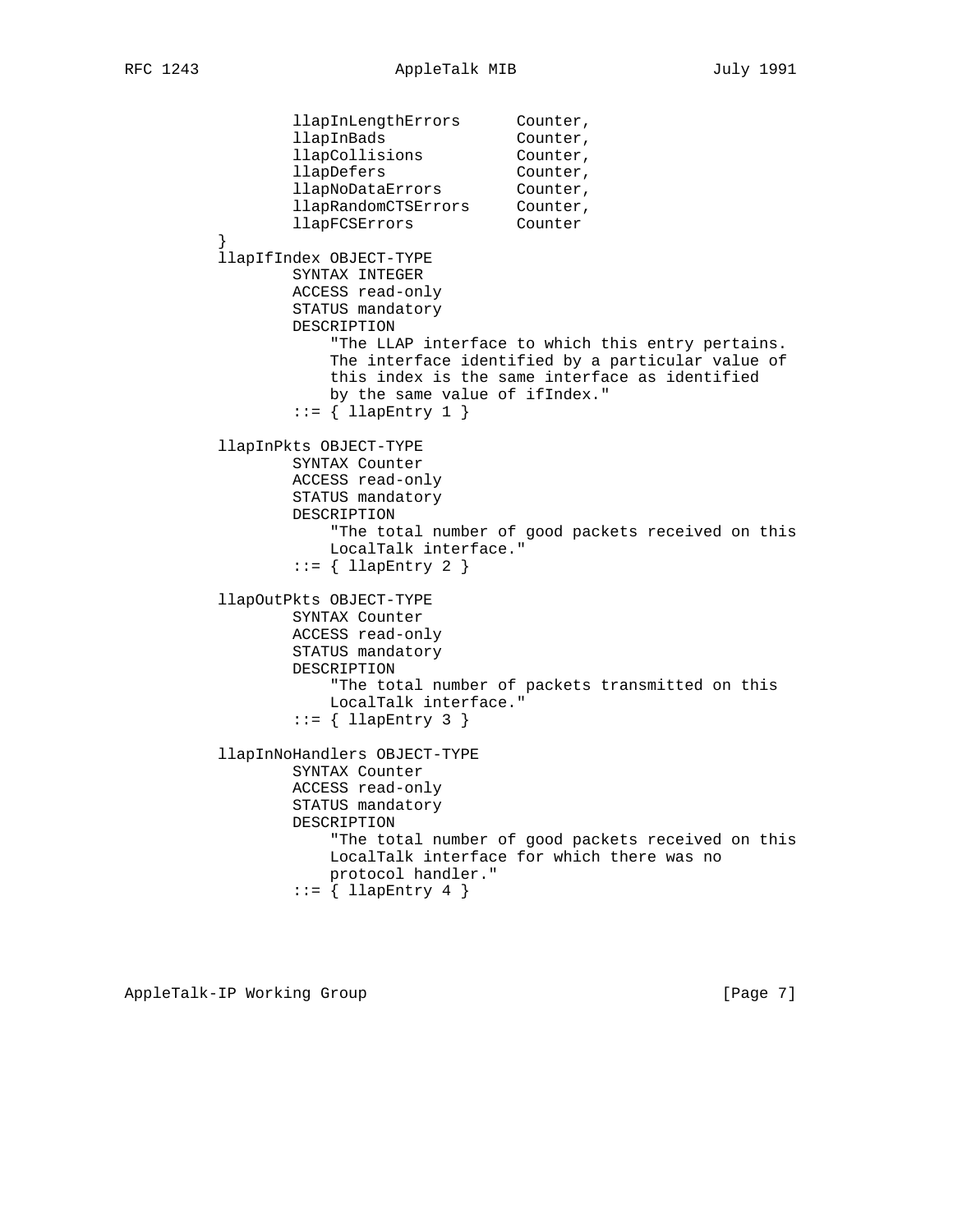llapInLengthErrors OBJECT-TYPE SYNTAX Counter ACCESS read-only STATUS mandatory DESCRIPTION "The total number of packets received on this LocalTalk interface whose actual length did not match the length in the header."  $::=$  { llapEntry 5 } llapInErrors OBJECT-TYPE SYNTAX Counter ACCESS read-only STATUS mandatory DESCRIPTION "The total number of packets containing errors received on this LocalTalk interface."  $::=$  { llapEntry 6 } llapCollisions OBJECT-TYPE SYNTAX Counter ACCESS read-only STATUS mandatory DESCRIPTION "The total number of collisions assumed on this LocalTalk interface due to the lack of a lapCTS reply."  $::= \{$  llapEntry 7  $\}$  llapDefers OBJECT-TYPE SYNTAX Counter ACCESS read-only STATUS mandatory DESCRIPTION "The total number of times this LocalTalk interface deferred to other packets."  $::=$  { llapEntry 8 } llapNoDataErrors OBJECT-TYPE SYNTAX Counter ACCESS read-only STATUS mandatory DESCRIPTION "The total number of times this LocalTalk interface received a lapRTS packet and expected a data packet, but did not receive any data packet."  $::=$   $\{$  llapEntry 9  $\}$ 

AppleTalk-IP Working Group and the control of the control of the control of the control of the control of the control of the control of the control of the control of the control of the control of the control of the control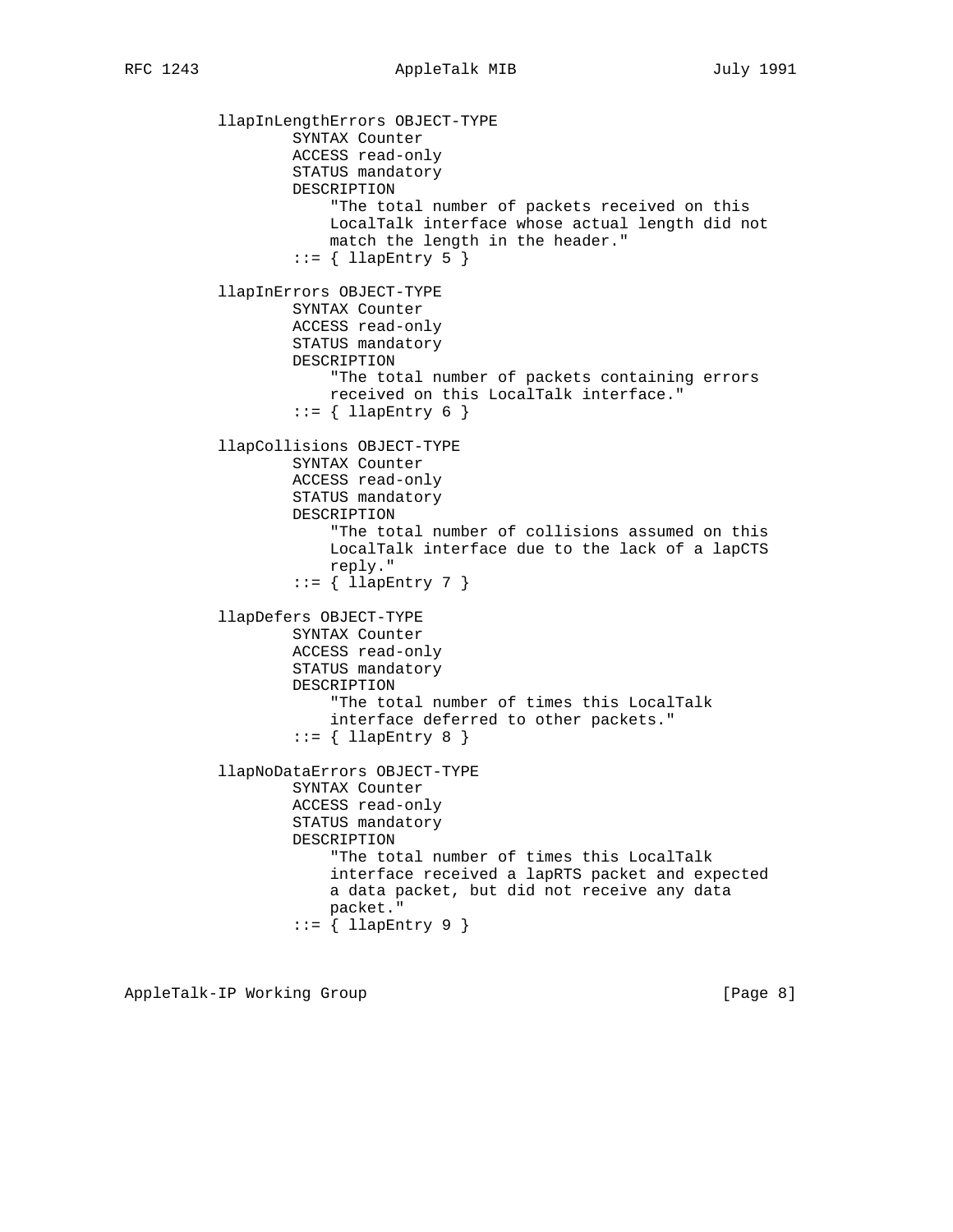llapRandomCTSErrors OBJECT-TYPE SYNTAX Counter ACCESS read-only STATUS mandatory DESCRIPTION "The total number of times this LocalTalk interface received a lapCTS packet that was not solicited by a lapRTS packet." ::= { llapEntry 10 } llapFCSErrors OBJECT-TYPE SYNTAX Counter ACCESS read-only STATUS mandatory DESCRIPTION "The total number of times this LocalTalk interface received a packet with an FCS (Frame Check Sequence) error."  $::= \{$  llapEntry 11  $\}$  -- The AARP Group aarpTable OBJECT-TYPE SYNTAX SEQUENCE OF AarpEntry ACCESS not-accessible STATUS mandatory DESCRIPTION "The AppleTalk Address Translation Table contains an equivalence of AppleTalk Network Addresses to the link layer physical address."  $::= \{ \text{aarp 1 } \}$  aarpEntry OBJECT-TYPE SYNTAX AarpEntry ACCESS not-accessible STATUS mandatory DESCRIPTION "Each entry contains one AppleTalk Network Address to physical address equivalence." INDEX { aarpIfIndex, aarpNetAddress }  $::= \{ \text{aarpTable 1 } \}$  AarpEntry ::= SEQUENCE { aarpIfIndex INTEGER, aarpPhysAddress OCTET STRING, aarpNetAddress DdpAddress

}

AppleTalk-IP Working Group **[Page 9]** [Page 9]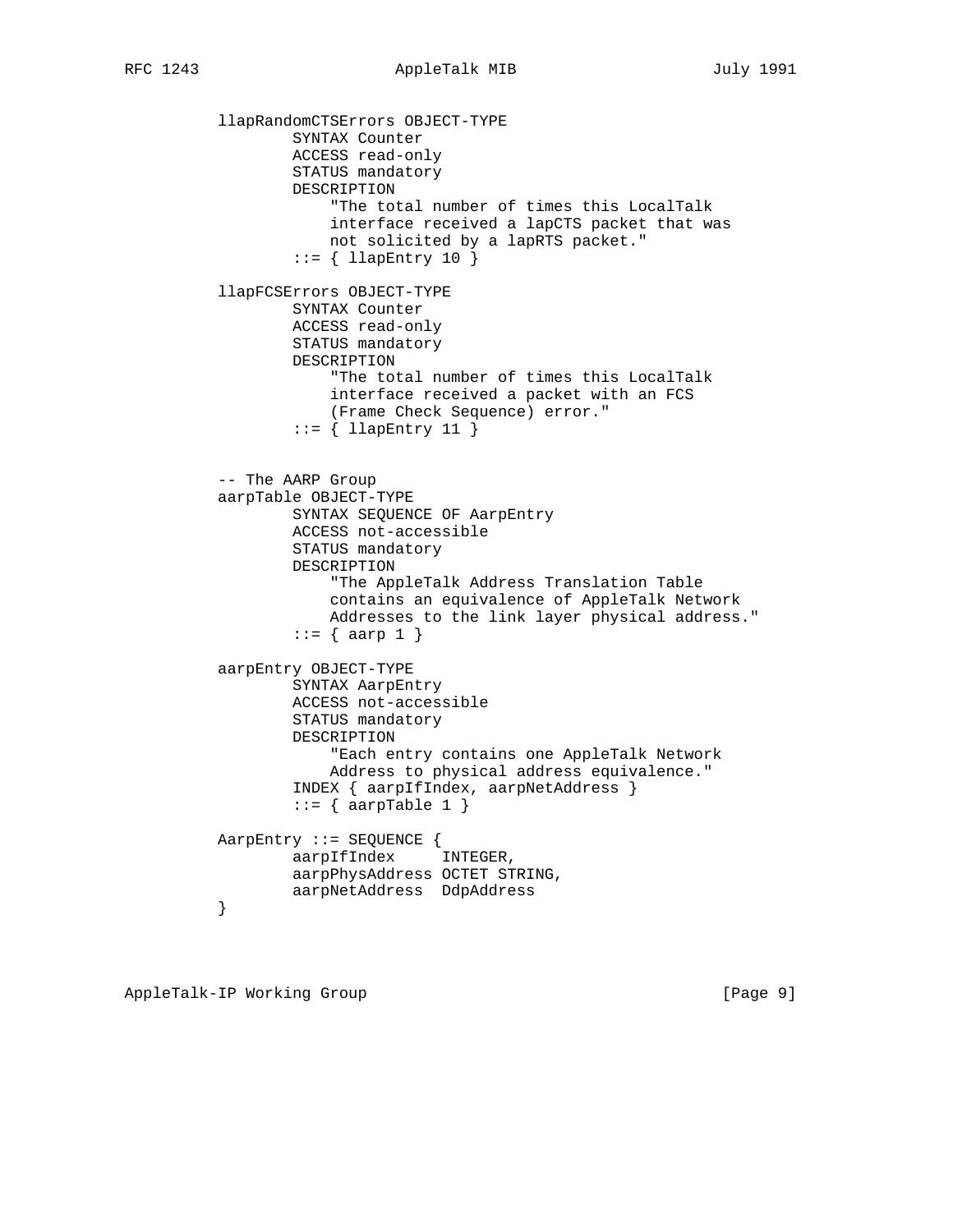aarpIfIndex OBJECT-TYPE SYNTAX INTEGER ACCESS read-only STATUS mandatory DESCRIPTION "The interface on which this entry's equivalence is effective. The interface identified by a particular value of this index is the same interface as identified by the same value of ifIndex."  $::=$  { aarpEntry 1 } aarpPhysAddress OBJECT-TYPE SYNTAX OCTET STRING ACCESS read-only STATUS mandatory DESCRIPTION "The media-dependent physical address"  $::=$  { aarpEntry 2 } aarpNetAddress OBJECT-TYPE SYNTAX DdpAddress ACCESS read-only STATUS mandatory DESCRIPTION "The AppleTalk Network Address corresponding to the media-dependent physical address."  $::=$  { aarpEntry 3 } -- The ATPort Group atportTable OBJECT-TYPE SYNTAX SEQUENCE OF AtportEntry ACCESS not-accessible STATUS mandatory DESCRIPTION "A list of AppleTalk ports for this entity."  $::=$  { atport 1 } atportEntry OBJECT-TYPE SYNTAX AtportEntry ACCESS not-accessible STATUS mandatory DESCRIPTION "The description of one of the AppleTalk ports on this entity." INDEX { atportIndex }

AppleTalk-IP Working Group **[Page 10]** [Page 10]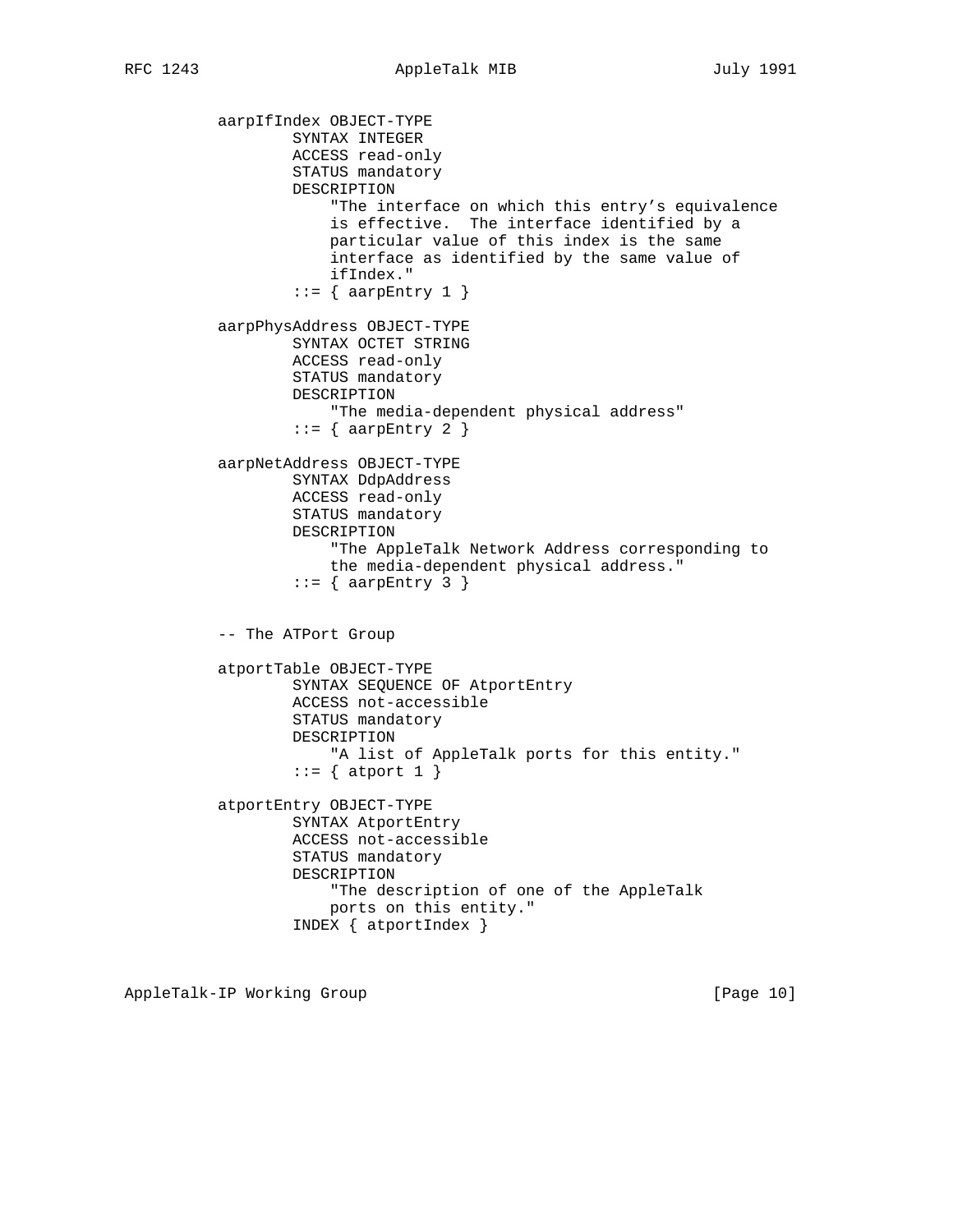```
::= { atportTable 1 }
        AtportEntry ::= SEQUENCE {
               atportIndex INTEGER,
atportDescr DisplayString,
atportType in the INTEGER,
 atportNetStart OCTET STRING (SIZE(2)),
atportNetEnd OCTET STRING (SIZE(2)),
               atportNetAddress DdpAddress,
atportStatus MINTEGER,
atportNetConfig MINTEGER,
atportZoneConfig MINTEGER,
atportZone oCTET STRING,
 atportIfIndex INTEGER
 }
        atportIndex OBJECT-TYPE
               SYNTAX INTEGER
               ACCESS read-only
               STATUS mandatory
               DESCRIPTION
                  "A unique value for each AppleTalk port.
                  Its value is between 1 and the total number of
                  AppleTalk ports. The value for each port must
                  remain constant at least from the
                  re-initialization of the entity's network
                  management system to the next
                  re-initialization."
              ::= { atportEntry 1 }
         atportDescr OBJECT-TYPE
               SYNTAX DisplayString
               ACCESS read-only
               STATUS mandatory
               DESCRIPTION
                  "A text string containing information about the
                  port. This string is intended for presentation
                  to a human; it must not contain anything but
                  printable ASCII characters."
              ::= { atportEntry 2 }
        atportType OBJECT-TYPE
               SYNTAX INTEGER {
                  other(1), --- none of the following
                   localtalk(2),
                   ethertalk1(3),
                   ethertalk2(4),
                   tokentalk(5),
```
AppleTalk-IP Working Group **[Page 11]** [Page 11]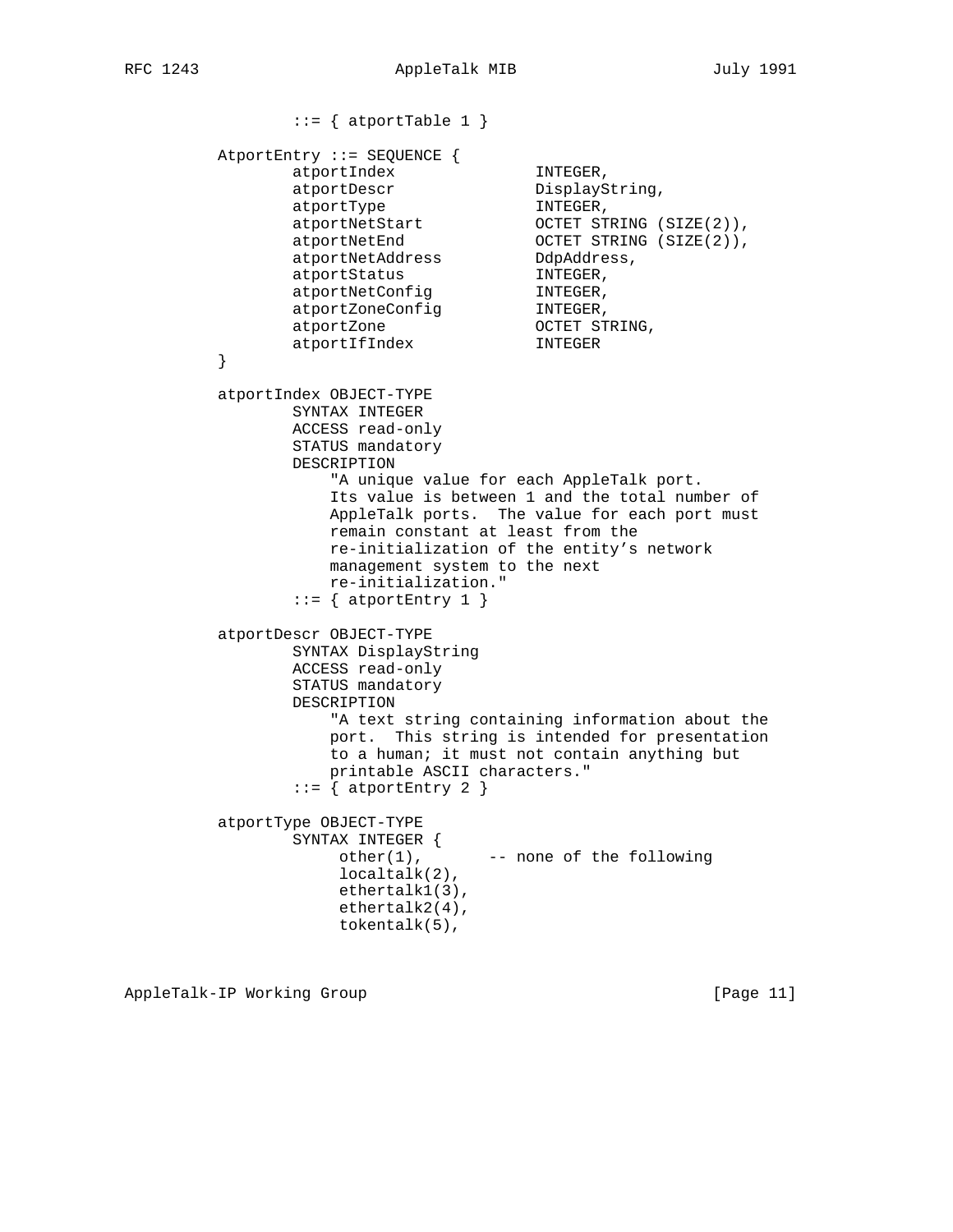iptalk(6), serial-ppp(7), serial-nonstandard(8), virtual(9) } ACCESS read-write STATUS mandatory DESCRIPTION "The type of port, distinguished by the protocol immediately below DDP in the protocol stack."  $::=$  { atportEntry 3 } atportNetStart OBJECT-TYPE SYNTAX OCTET STRING (SIZE(2)) ACCESS read-write STATUS mandatory DESCRIPTION "The first AppleTalk network address in the range configured for this port. This is a two octet DDP network address in network byte order."  $::=$  { atportEntry 4 } atportNetEnd OBJECT-TYPE SYNTAX OCTET STRING (SIZE(2)) ACCESS read-write STATUS mandatory DESCRIPTION "The last AppleTalk network address in the range configured for this port. This is a two octet DDP network address in network byte order. If the network to which this AppleTalk port is connected is a Phase 1 network or a non-extended network, the value for atportNetEnd shall be two octets of zero."  $::=$  { atportEntry 5 } atportNetAddress OBJECT-TYPE SYNTAX DdpAddress ACCESS read-write STATUS mandatory DESCRIPTION "The AppleTalk network address configured for this port."  $::=$  { atportEntry 6 } atportStatus OBJECT-TYPE SYNTAX INTEGER { operational(1),

AppleTalk-IP Working Group **[Page 12]** [Page 12]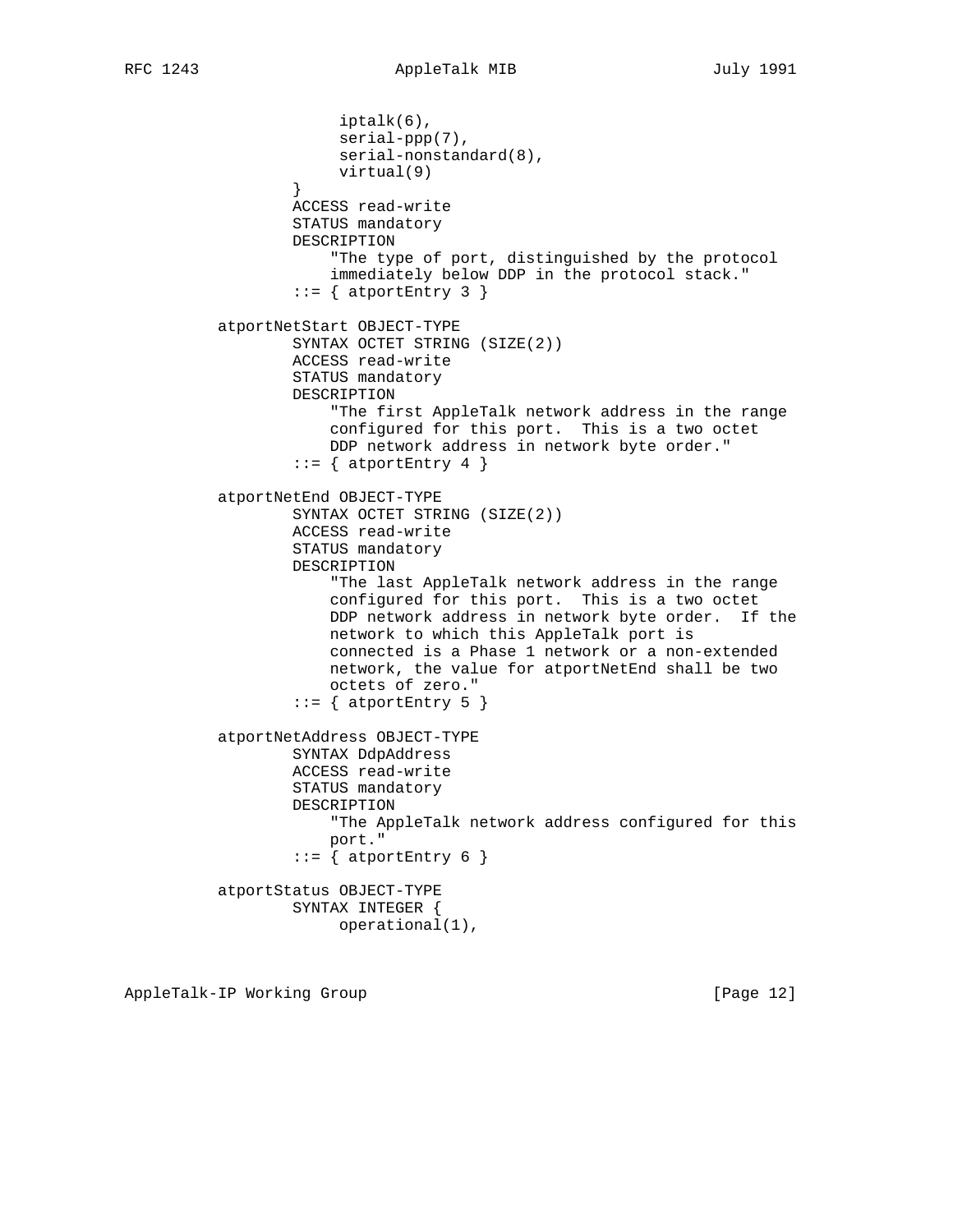```
 unconfigured(2),
                     off(3),
                      invalid(4)
 }
                 ACCESS read-write
                 STATUS mandatory
                 DESCRIPTION
                     "The configuration status of this port.
                     Setting this object to the value invalid(4)
                     has the effect of invalidating the corresponding
                     entry in the atportTable. That is, it
                     effectively disassociates the mapping identified
                     with said entry. It is an
                     implementation-specific matter as to whether the
                     agent removes an invalidated entry from the table.
                     Accordingly, management stations must be
                     prepared to receive from agents tabular
                     information corresponding to entries not
                     currently in use. Proper interpretation of such
                     entries requires examination of the relevant
                     atportStatus object."
                       ::= \{ atportEntry 7 \} atportNetConfig OBJECT-TYPE
                 SYNTAX INTEGER {
                    configured(1), -- explicit configuration.
 garnered(2), -- assumed from inspection of net.
 guessed(3), -- a "random" configuration.
                unconfigured(4)<br>}
 }
                 ACCESS read-only
                 STATUS mandatory
                 DESCRIPTION
                     "The configuration status of this port."
                ::= { atportEntry 8 }
          atportZoneConfig OBJECT-TYPE
                 SYNTAX INTEGER {
                     configured(1), -- explicit configuration
 garnered(2), -- assumed from inspection of net.
 guessed(3), -- a "random" configuration.
                     unconfigured(4)
 }
                 ACCESS read-only
                 STATUS mandatory
                 DESCRIPTION
                     "The configuration status of the zone information
```
AppleTalk-IP Working Group **[Page 13]**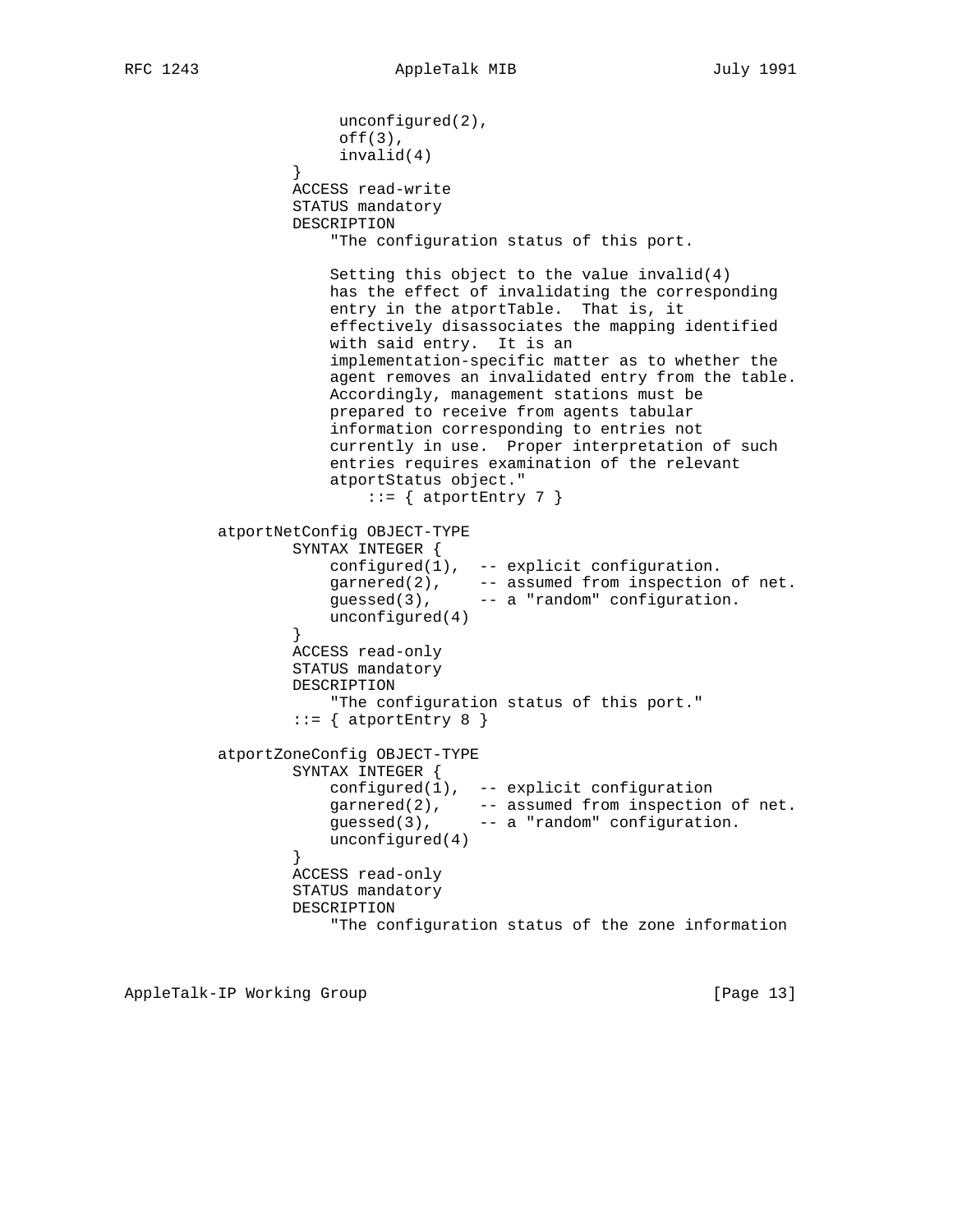for this port."  $::=$  { atportEntry 9 } atportZone OBJECT-TYPE SYNTAX OCTET STRING ACCESS read-write STATUS mandatory DESCRIPTION "The zone name configured for this AppleTalk port."  $::=$  { atportEntry 10 } atportIfIndex OBJECT-TYPE SYNTAX INTEGER ACCESS read-write STATUS mandatory DESCRIPTION "The physical interface associated with this AppleTalk port. The interface identified by a particular value of this index is the same interface as identified by the same value of ifIndex."  $::=$  { atportEntry 11 } -- The DDP Group ddpOutRequests OBJECT-TYPE SYNTAX Counter ACCESS read-only STATUS mandatory DESCRIPTION "The total number of DDP datagrams which were supplied to DDP by local DDP clients in requests for transmission. Note that this counter does not include any datagrams counted in ddpForwRequests."  $::= \{ \text{ ddp } 1 \}$  ddpOutShorts OBJECT-TYPE SYNTAX Counter ACCESS read-only STATUS mandatory DESCRIPTION "The total number of short DDP datagrams which were transmitted from this entity." ::= { ddp 2 }

AppleTalk-IP Working Group **[Page 14]** [Page 14]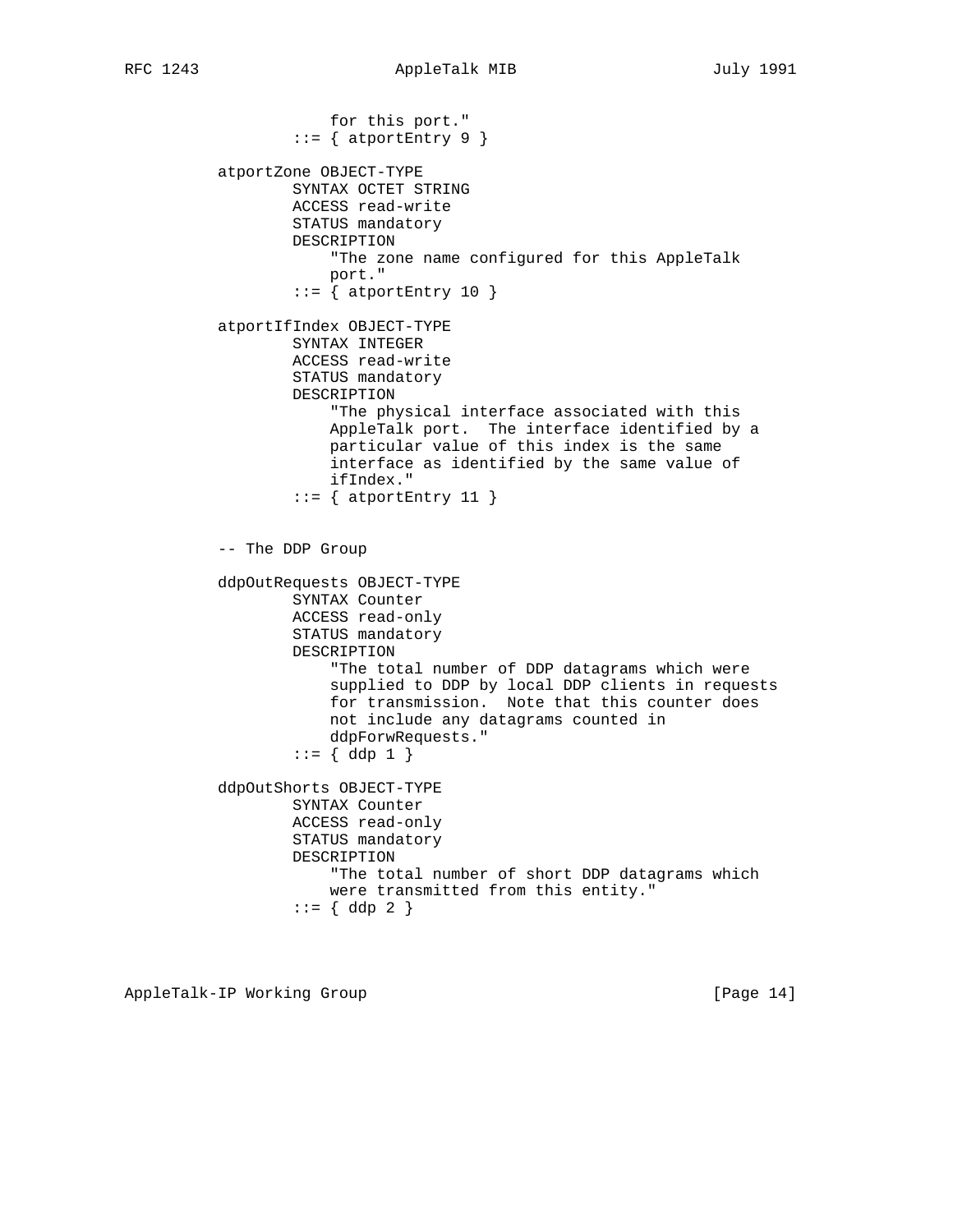ddpOutLongs OBJECT-TYPE SYNTAX Counter ACCESS read-only STATUS mandatory DESCRIPTION "The total number of long DDP datagrams which were transmitted from this entity."  $::= \{ \text{ ddp } 3 \}$  ddpInReceives OBJECT-TYPE SYNTAX Counter ACCESS read-only STATUS mandatory DESCRIPTION "The total number of input datagrams received by DDP, including those received in error."  $::= \{ \text{ddp } 4 \}$  ddpForwRequests OBJECT-TYPE SYNTAX Counter ACCESS read-only STATUS mandatory DESCRIPTION "The number of input datagrams for which this entity was not their final DDP destination, as a result of which an attempt was made to find a route to forward them to that final destination."  $: := \{ \text{ddp } 5 \}$  ddpInLocalDatagrams OBJECT-TYPE SYNTAX Counter ACCESS read-only STATUS mandatory DESCRIPTION "The total number of input DDP datagrams for which this entity was their final DDP destination."  $::= \{ \text{ddp } 6 \}$  ddpNoProtocolHandlers OBJECT-TYPE SYNTAX Counter ACCESS read-only STATUS mandatory DESCRIPTION "The total number of DDP datagrams addressed to this entity that were addressed to an upper layer protocol for which no protocol handler existed."

AppleTalk-IP Working Group **[Page 15]** [Page 15]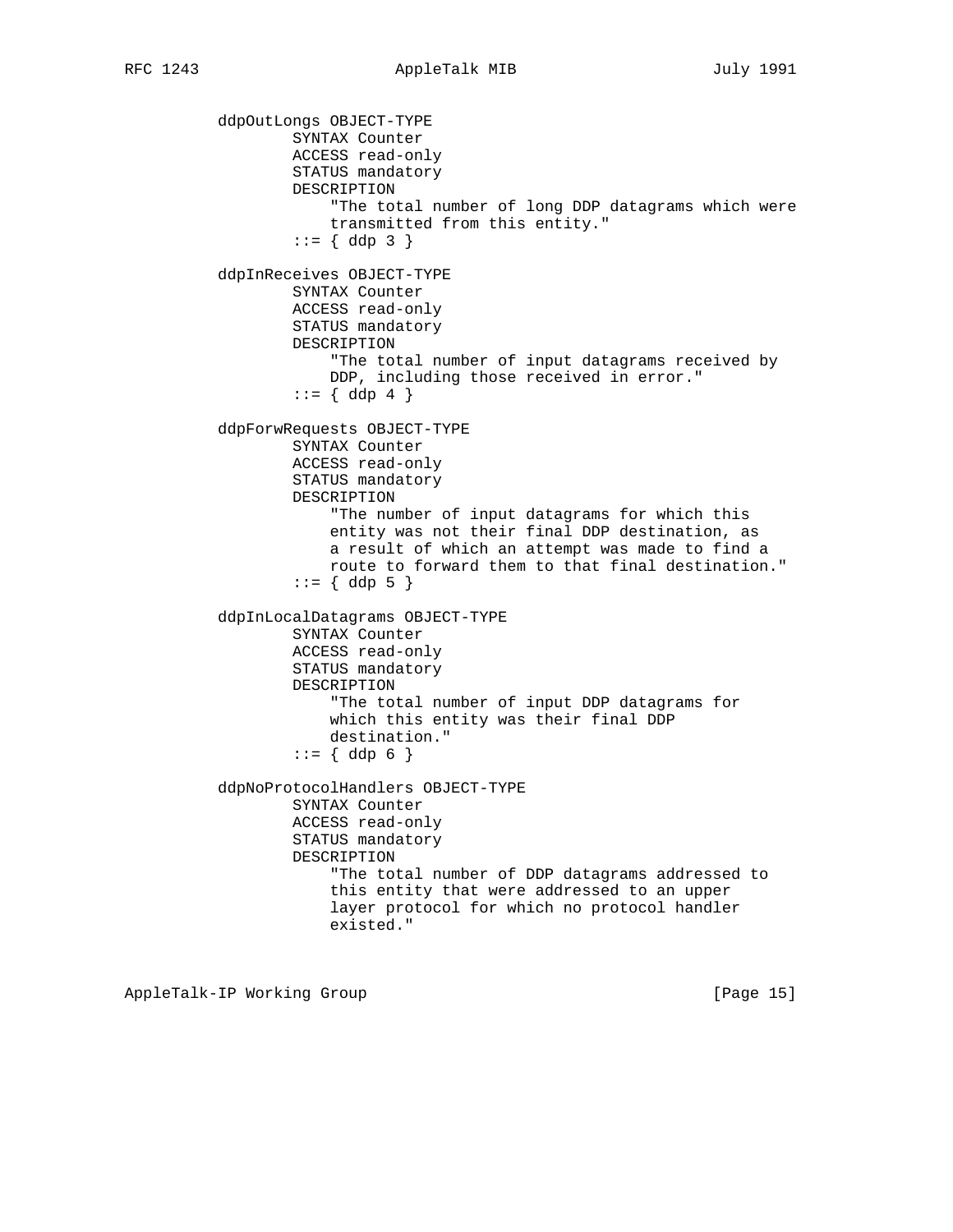$::= \{ ddp 7 \}$  ddpOutNoRoutes OBJECT-TYPE SYNTAX Counter ACCESS read-only STATUS mandatory DESCRIPTION "The total number of DDP datagrams dropped because a route could not be found to their final destination."  $::= \{ \text{ ddp } 8 \}$  ddpTooShortErrors OBJECT-TYPE SYNTAX Counter ACCESS read-only STATUS mandatory DESCRIPTION "The total number of input DDP datagrams dropped because the received data length was less than the data length specified in the DDP header or the received data length was less than the length of the expected DDP header." ::= { ddp 9 } ddpTooLongErrors OBJECT-TYPE SYNTAX Counter ACCESS read-only STATUS mandatory DESCRIPTION "The total number of input DDP datagrams dropped because the received data length was greater than the data length specified in the DDP header or because they exceeded the maximum DDP datagram size."  $::= \{ ddp 10 \}$  ddpBroadcastErrors OBJECT-TYPE SYNTAX Counter ACCESS read-only STATUS mandatory DESCRIPTION "The total number of input DDP datagrams dropped because this entity was not their final destination and they were addressed to the link level broadcast."  $::= \{ \text{ddp } 11 \}$ 

AppleTalk-IP Working Group **[Page 16]** [Page 16]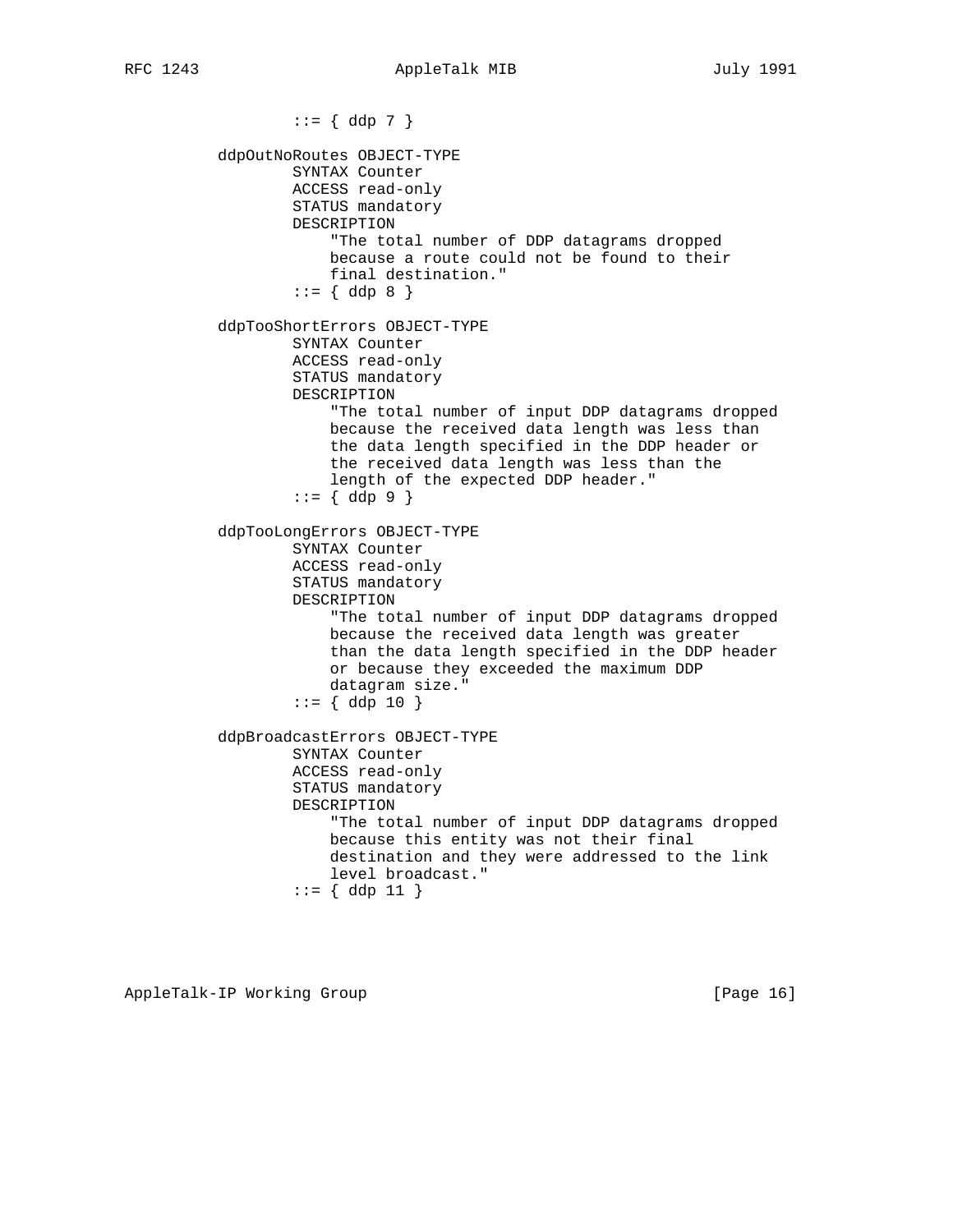ddpShortDDPErrors OBJECT-TYPE SYNTAX Counter ACCESS read-only STATUS mandatory DESCRIPTION "The total number of input DDP datagrams dropped because this entity was not their final destination and their type was short DDP." ::= { ddp 12 } ddpHopCountErrors OBJECT-TYPE SYNTAX Counter ACCESS read-only STATUS mandatory DESCRIPTION "The total number of input DDP datagrams dropped because this entity was not their final destination and their hop count would exceed 15."  $::= \{ \text{ddp } 13 \}$  ddpChecksumErrors OBJECT-TYPE SYNTAX Counter ACCESS read-only STATUS mandatory DESCRIPTION "The total number of input DDP datagrams dropped because of a checksum error."  $::= \{ \text{ddp } 14 \}$  -- The RTMP Group rtmpTable OBJECT-TYPE SYNTAX SEQUENCE OF RtmpEntry ACCESS not-accessible STATUS mandatory DESCRIPTION "A list of Routing Table Maintenance Protocol entries for this entity."  $::=$  { rtmp 1 } rtmpEntry OBJECT-TYPE SYNTAX RtmpEntry ACCESS not-accessible STATUS mandatory DESCRIPTION "The route entry to a particular network range." INDEX { rtmpRangeStart }

AppleTalk-IP Working Group **[Page 17]** [Page 17]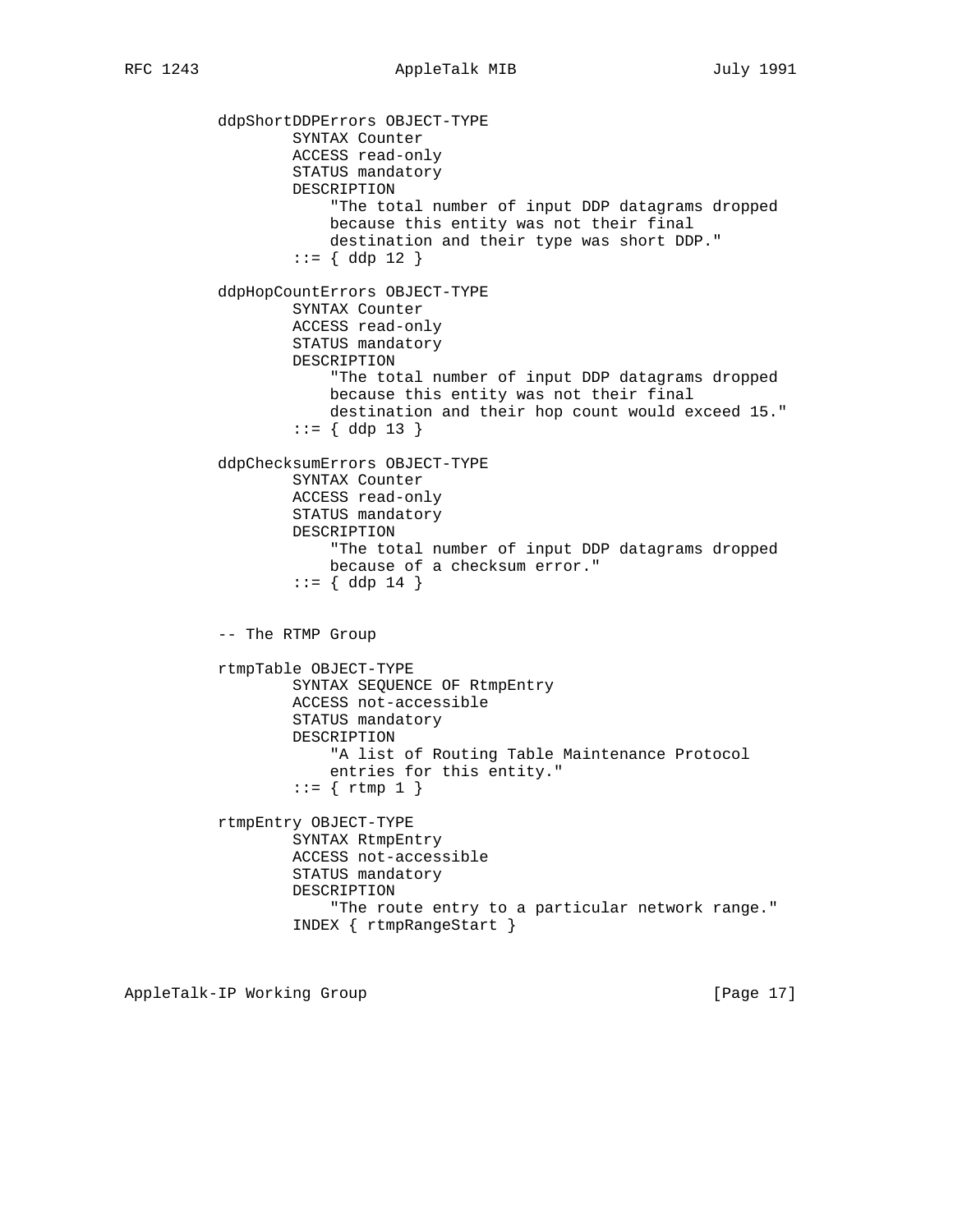```
::= { rtmpTable 1 }
           RtmpEntry ::= SEQUENCE {
                   rtmpRangeStart OCTET STRING (SIZE(2)),
 rtmpRangeEnd OCTET STRING (SIZE(2)),
 rtmpNextHop OCTET STRING,
 rtmpType INTEGER,
 rtmpPort INTEGER,
                  rtmpHops INTEGER,
          \begin{tabular}{ll} \bf \end{tabular} \begin{tabular}{ll} \bf \end{tabular} \begin{tabular}{ll} \bf \end{tabular} \begin{tabular}{ll} \bf \end{tabular} \end{tabular} }
           rtmpRangeStart OBJECT-TYPE
                   SYNTAX OCTET STRING (SIZE(2))
                   ACCESS read-write
                   STATUS mandatory
                   DESCRIPTION
                        "The first DDP network address in the network
                       range to which this routing entry pertains.
                       This is a two octet DDP network address in
                       network byte order."
                   ::= { rtmpEntry 1 }
           rtmpRangeEnd OBJECT-TYPE
                   SYNTAX OCTET STRING (SIZE(2))
                   ACCESS read-write
                   STATUS mandatory
                   DESCRIPTION
                        "The last DDP network address in the network range
                       to which this routing entry pertains. This is a
                       two octet DDP network address in network byte
                       order. If the network to which this routing
                       entry pertains is a Phase 1 network or a
                       non-extended network, the value for rtmpRangeEnd
                       shall be two octets of zero."
                   ::= { rtmpEntry 2 }
           rtmpNextHop OBJECT-TYPE
                   SYNTAX OCTET STRING
                   ACCESS read-write
                   STATUS mandatory
                   DESCRIPTION
                       "The next hop in the route to this entry's
                       destination network. If the type of this route
                       is Appletalk, this address takes the same form
                       as DdpAddress."
                   ::= { rtmpEntry 3 }
```
AppleTalk-IP Working Group **[Page 18]** [Page 18]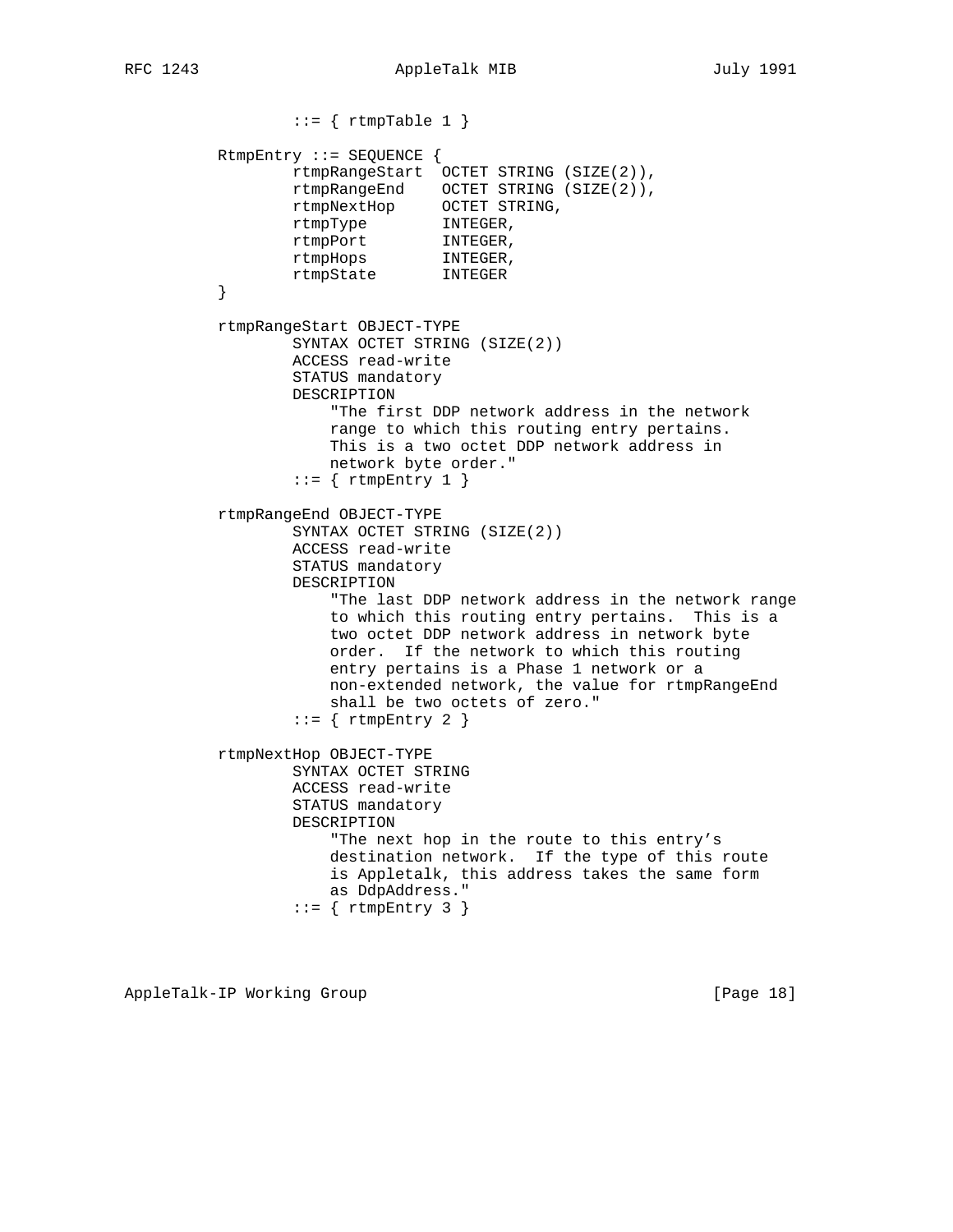rtmpType OBJECT-TYPE SYNTAX INTEGER { other(1), appletalk(2), serial-ppp(3), serial-nonstandard(4)<br>} } ACCESS read-write STATUS mandatory DESCRIPTION "The type of network over which this route points."  $::=$  { rtmpEntry 4 } rtmpPort OBJECT-TYPE SYNTAX INTEGER ACCESS read-write STATUS mandatory DESCRIPTION "The index of the AppleTalk port over which this route points."  $::=$  { rtmpEntry 5 } rtmpHops OBJECT-TYPE SYNTAX INTEGER ACCESS read-write STATUS mandatory DESCRIPTION "The number of hops required to reach the destination network to which this routing entry pertains."  $::= \{ rtmpEntry 6 \}$  rtmpState OBJECT-TYPE SYNTAX INTEGER {  $good(1)$ , suspect(2), goingBad(3),  $bad(4) -- may be removed from table$  } ACCESS read-write STATUS mandatory DESCRIPTION "The status of the information contained in this route entry. Setting this object to the value bad(4) has the effect of invalidating the corresponding entry

AppleTalk-IP Working Group **[Page 19]** [Page 19]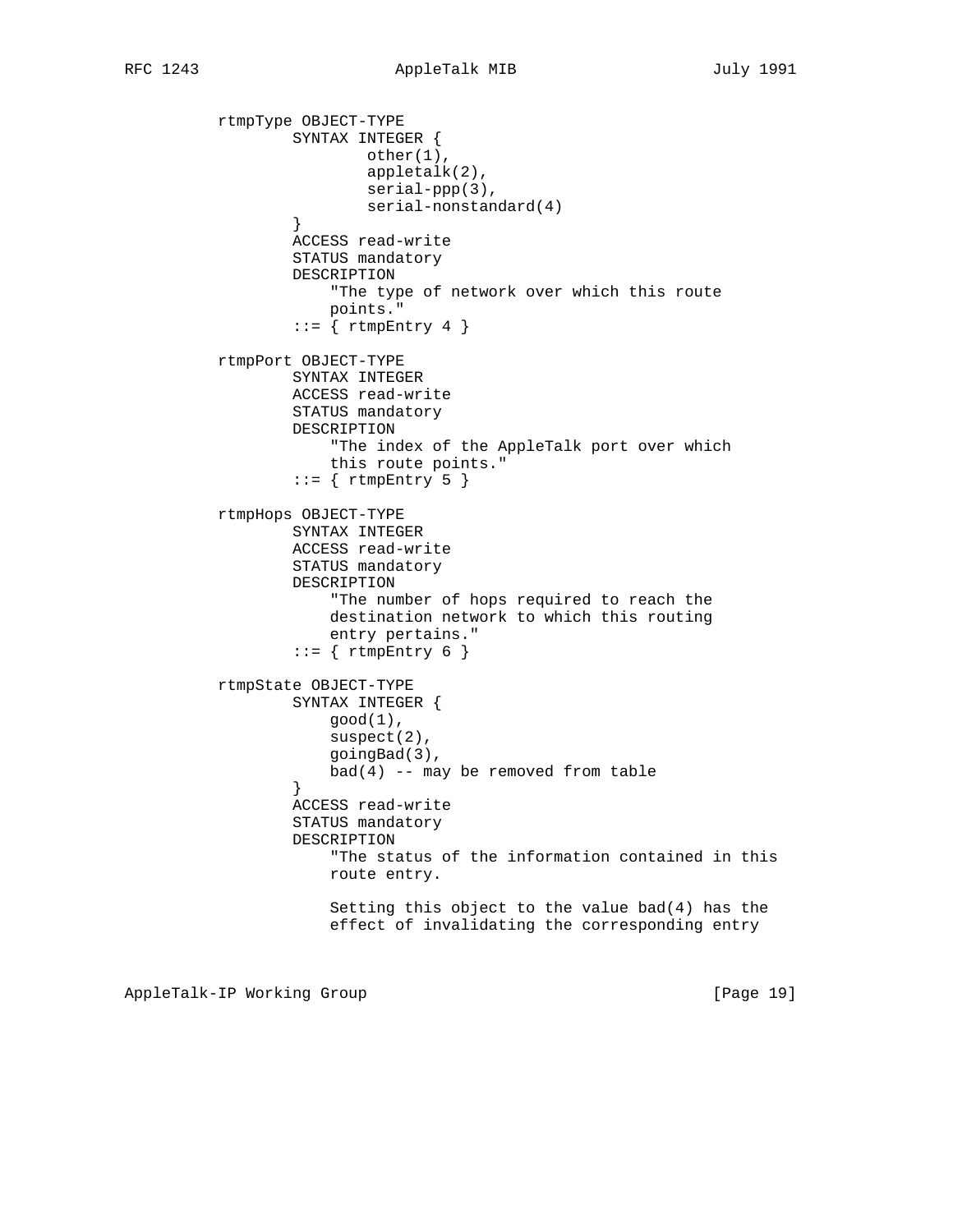RFC 1243 AppleTalk MIB July 1991

 in the rtmpTable. That is, it effectively disassociates the mapping identified with said entry. It is an implementation-specific matter as to whether the agent removes an invalidated entry from the table. Accordingly, management stations must be prepared to receive from agents tabular information corresponding to entries not currently in use. Proper interpretation of such entries requires examination of the relevant rtmpState object."  $::=$  { rtmpEntry 7 } -- The KIP Group kipTable OBJECT-TYPE SYNTAX SEQUENCE OF KipEntry ACCESS not-accessible STATUS mandatory DESCRIPTION "The table of routing information for KIP networks." ::= { kip 1 } kipEntry OBJECT-TYPE SYNTAX KipEntry ACCESS not-accessible STATUS mandatory DESCRIPTION "An entry in the routing table for KIP networks." INDEX { kipNetStart }  $::=$  { kipTable 1 } KipEntry ::= SEQUENCE { kipNetStart OCTET STRING (SIZE(2)), kipNetEnd OCTET STRING (SIZE(2)), kipNextHop IpAddress, kipHopCount INTEGER, kipBCastAddr IpAddress, kipCore INTEGER,<br>kipType INTEGER, kipType INTEGER, kipState INTEGER, kipShare INTEGER } kipNetStart OBJECT-TYPE SYNTAX OCTET STRING (SIZE(2)) ACCESS read-write

AppleTalk-IP Working Group **[Page 20]** [Page 20]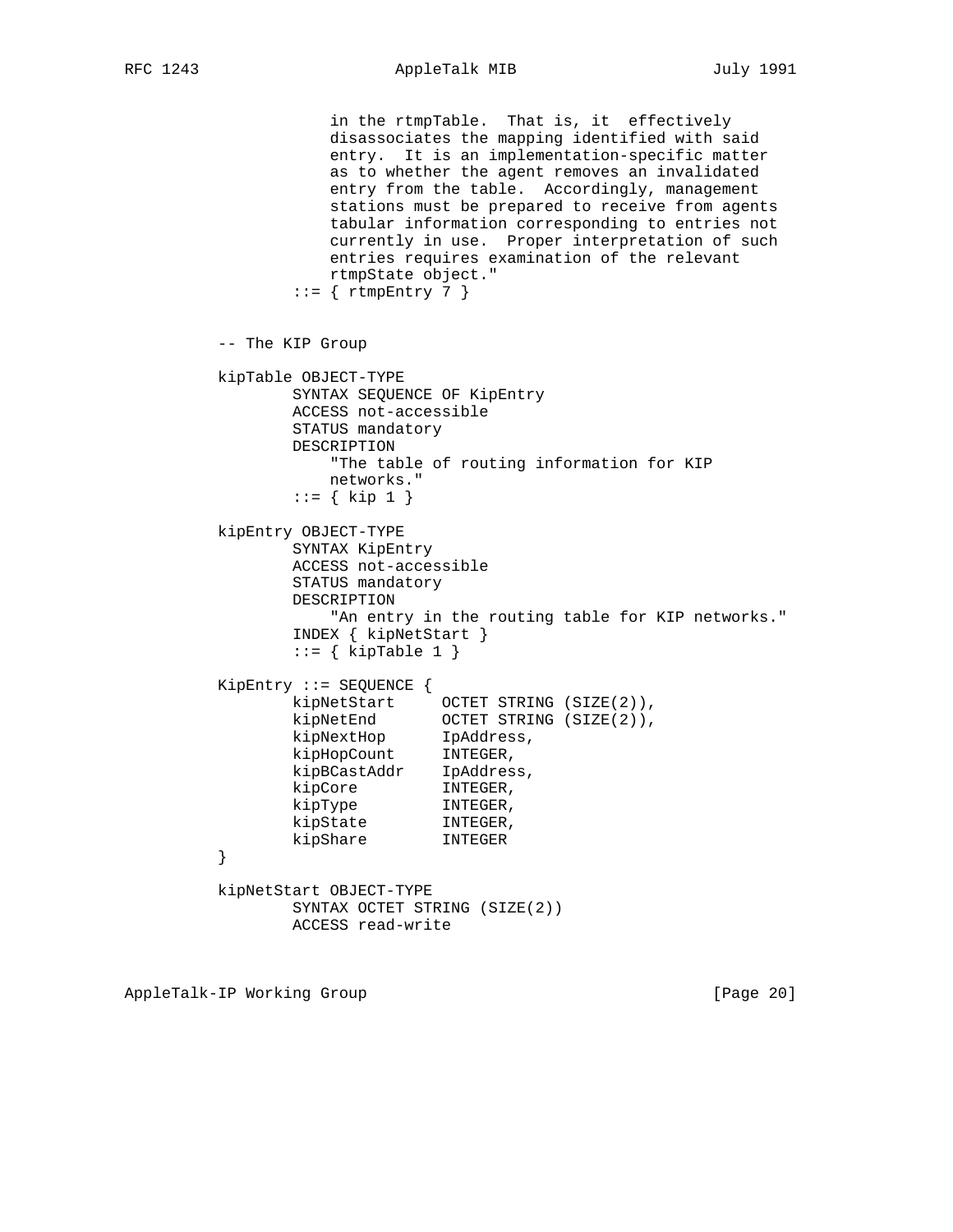STATUS mandatory DESCRIPTION "The first AppleTalk network address in the range for this routing entry. This address is a two octet DDP network address in network byte order."  $::=$  { kipEntry 1 } kipNetEnd OBJECT-TYPE SYNTAX OCTET STRING (SIZE(2)) ACCESS read-write STATUS mandatory DESCRIPTION "The last AppleTalk network address in the range for this routing entry. This address is a two octet DDP network address in network byte order. If the network to which this AppleTalk port is connected is a Phase 1 network or a non-extended network, the value for kipNetEnd shall be two octets of zero."  $::=$  { kipEntry 2 } kipNextHop OBJECT-TYPE SYNTAX IpAddress ACCESS read-write STATUS mandatory DESCRIPTION "The IP address of the next hop in the route to this entry's destination network."  $::=$  { kipEntry 3 } kipHopCount OBJECT-TYPE SYNTAX INTEGER ACCESS read-write STATUS mandatory DESCRIPTION "The number of hops required to reach the destination network to which this entry pertains."  $::=$  { kipEntry 4 } kipBCastAddr OBJECT-TYPE SYNTAX IpAddress ACCESS read-write STATUS mandatory DESCRIPTION "The form of the IP address used to broadcast on this network."  $::=$  { kipEntry 5 }

AppleTalk-IP Working Group **[Page 21]** [Page 21]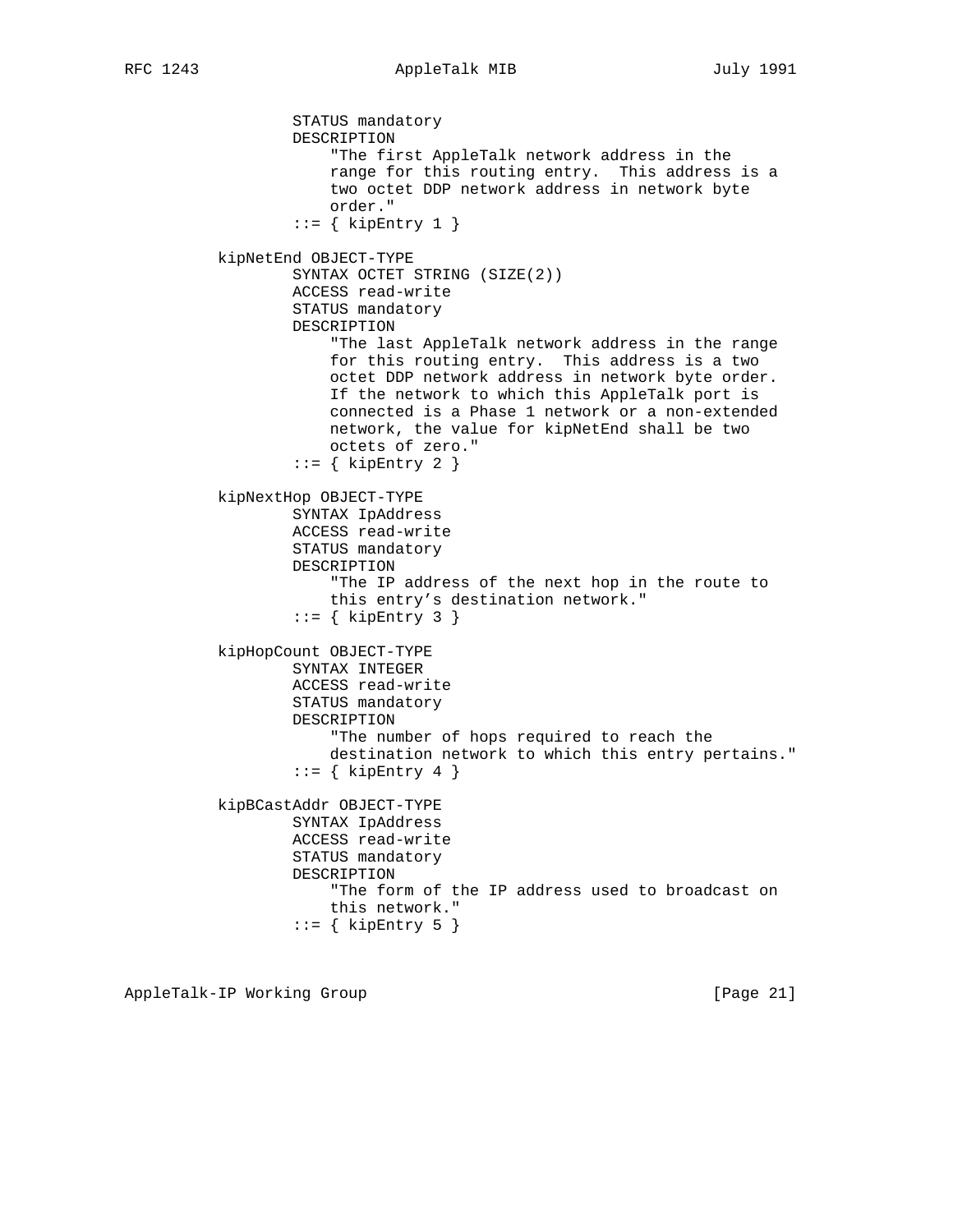kipCore OBJECT-TYPE SYNTAX INTEGER { core(1), notcore(2) } ACCESS read-write STATUS mandatory DESCRIPTION "The status of this network as a Kip Core network."  $::= \{$  kipEntry 6  $\}$  kipType OBJECT-TYPE SYNTAX INTEGER { kipRouter(1), net(2), host(3), other(4) } ACCESS read-write STATUS mandatory DESCRIPTION "The type of the entity that this route points to."  $::=$  { kipEntry 7 } kipState OBJECT-TYPE SYNTAX INTEGER { configured(1), learned(2), invalid(3) } ACCESS read-write STATUS mandatory DESCRIPTION "The state of this network entry. Setting this object to the value invalid(3) has the effect of invalidating the corresponding entry in the kipTable. That is, it effectively disassociates the mapping identified with said entry. It is an implementation-specific matter as to whether the agent removes an invalidated entry from the table. Accordingly, management stations must be prepared to receive from agents tabular information corresponding to entries not currently in use. Proper interpretation of such

AppleTalk-IP Working Group **[Page 22]**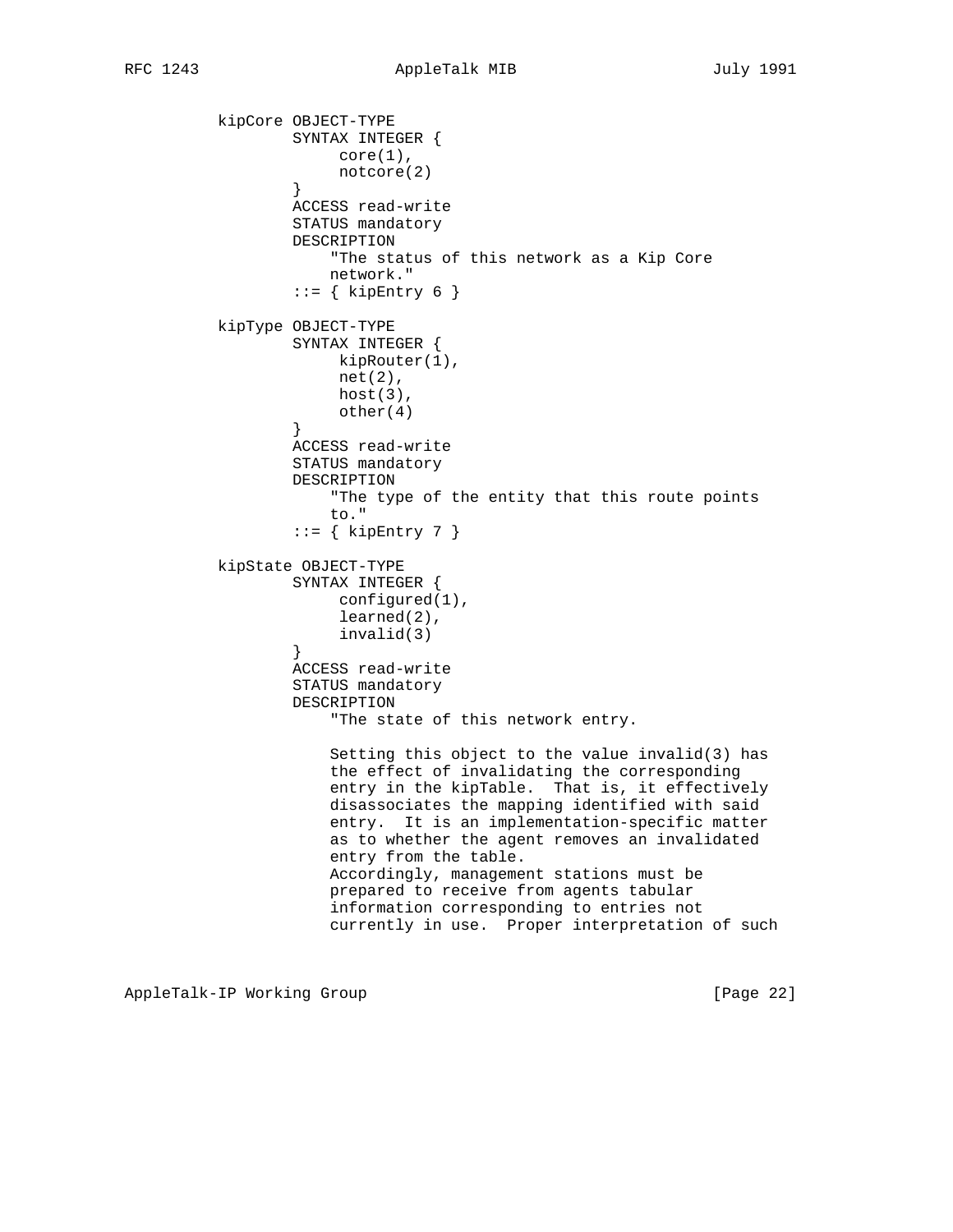```
 entries requires examination of the relevant
                      kipState object."
                  ::= { kipEntry 8 }
          kipShare OBJECT-TYPE
                  SYNTAX INTEGER {
                       shared(1),
                  private(2)<br>}
 }
                  ACCESS read-write
                  STATUS mandatory
                  DESCRIPTION
                       "If the information in this entry is propagated
                      to other routers as part of a routing protocol,
                      the value of this variable is equal to
                      shared(1). Otherwise its value is private(2)."
                   ::= { kipEntry 9 }
          -- The ZIP Group
          zipTable OBJECT-TYPE
                  SYNTAX SEQUENCE OF ZipEntry
                  ACCESS not-accessible
                  STATUS mandatory
                  DESCRIPTION
                       "The table of zone information for reachable
                      AppleTalk networks."
                  ::= { zip 1 } zipEntry OBJECT-TYPE
                  SYNTAX ZipEntry
                  ACCESS not-accessible
                  STATUS mandatory
                  DESCRIPTION
                       "An entry of zone information for a particular
                       zone and network combination."
                   INDEX { zipZoneNetStart, zipZoneIndex }
                  ::= { zipTable 1 }
          ZipEntry ::= SEQUENCE {
                  zipZoneName OCTET STRING,
                  zipZoneIndex INTEGER,
                  zipZoneNetStart OCTET STRING (SIZE(2)),
                  zipZoneNetEnd OCTET STRING (SIZE(2)),
          zipZoneState INTEGER<br>}
 }
```
AppleTalk-IP Working Group **[Page 23]**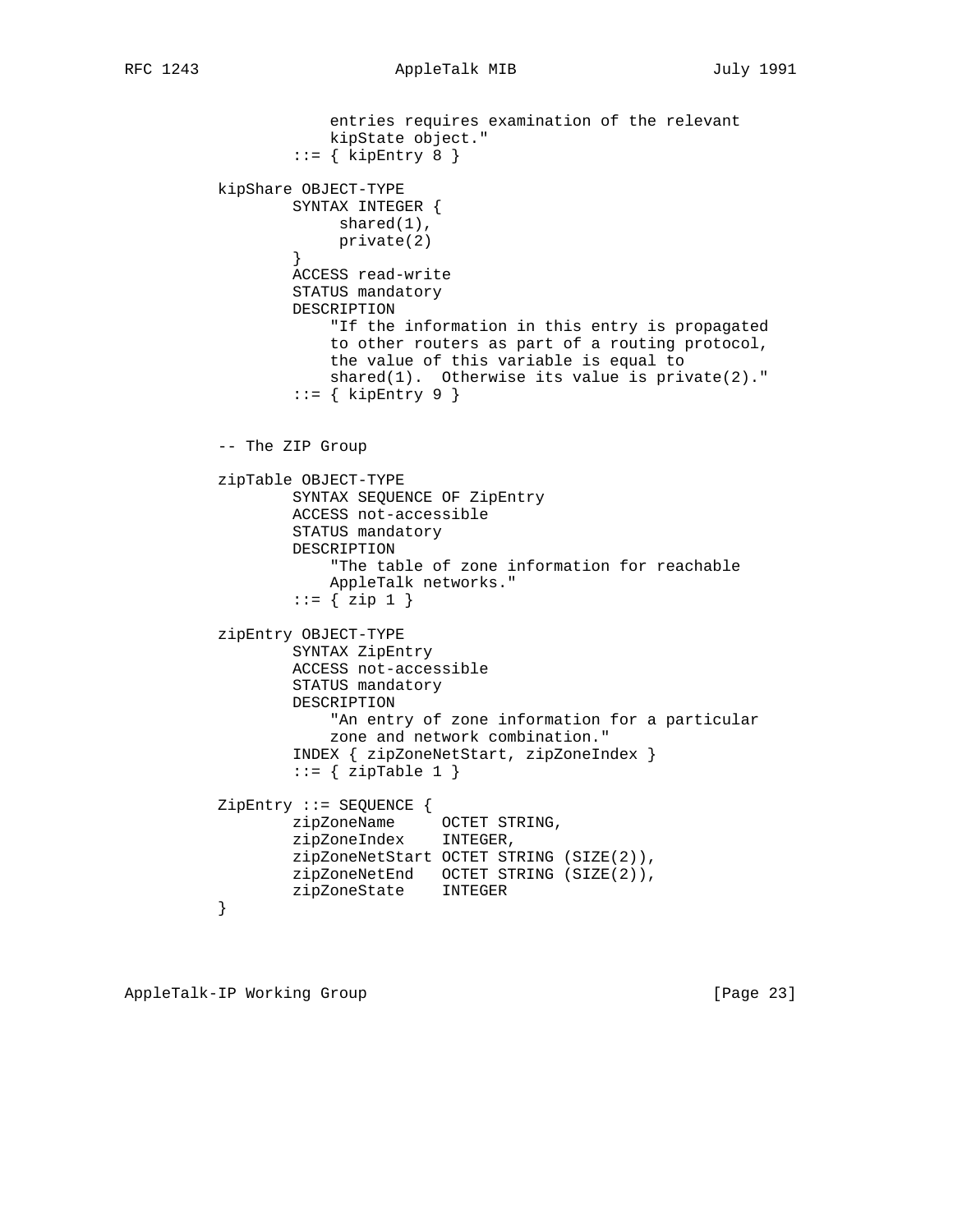zipZoneName OBJECT-TYPE SYNTAX OCTET STRING ACCESS read-write STATUS mandatory DESCRIPTION "The ASCII zone name of this entry." ::=  $\{$  zipEntry 1  $\}$  zipZoneIndex OBJECT-TYPE SYNTAX INTEGER ACCESS read-only STATUS mandatory DESCRIPTION "An integer that is unique to the zipZoneName that is present in this entry. For any given zone name, every zipEntry that has an equal zone name will have the same zipZoneIndex."  $::=$  { zipEntry 2 } zipZoneNetStart OBJECT-TYPE SYNTAX OCTET STRING (SIZE(2)) ACCESS read-write STATUS mandatory DESCRIPTION "The network that starts the range for this entry. This address is a two octet DDP network address in network byte order."  $::=$  { zipEntry 3 } zipZoneNetEnd OBJECT-TYPE SYNTAX OCTET STRING (SIZE(2)) ACCESS read-write STATUS mandatory DESCRIPTION "The network that ends the range for this entry. This address is a two octet DDP network address in network byte order. If the network to which this zip entry pertains is a Phase 1 network or a non-extended network, the value for zipZoneNetEnd shall be two bytes of zero."  $::= \{ zipEntry 4 \}$  zipZoneState OBJECT-TYPE SYNTAX INTEGER { valid(1), invalid(2) } ACCESS read-write

AppleTalk-IP Working Group **[Page 24]** [Page 24]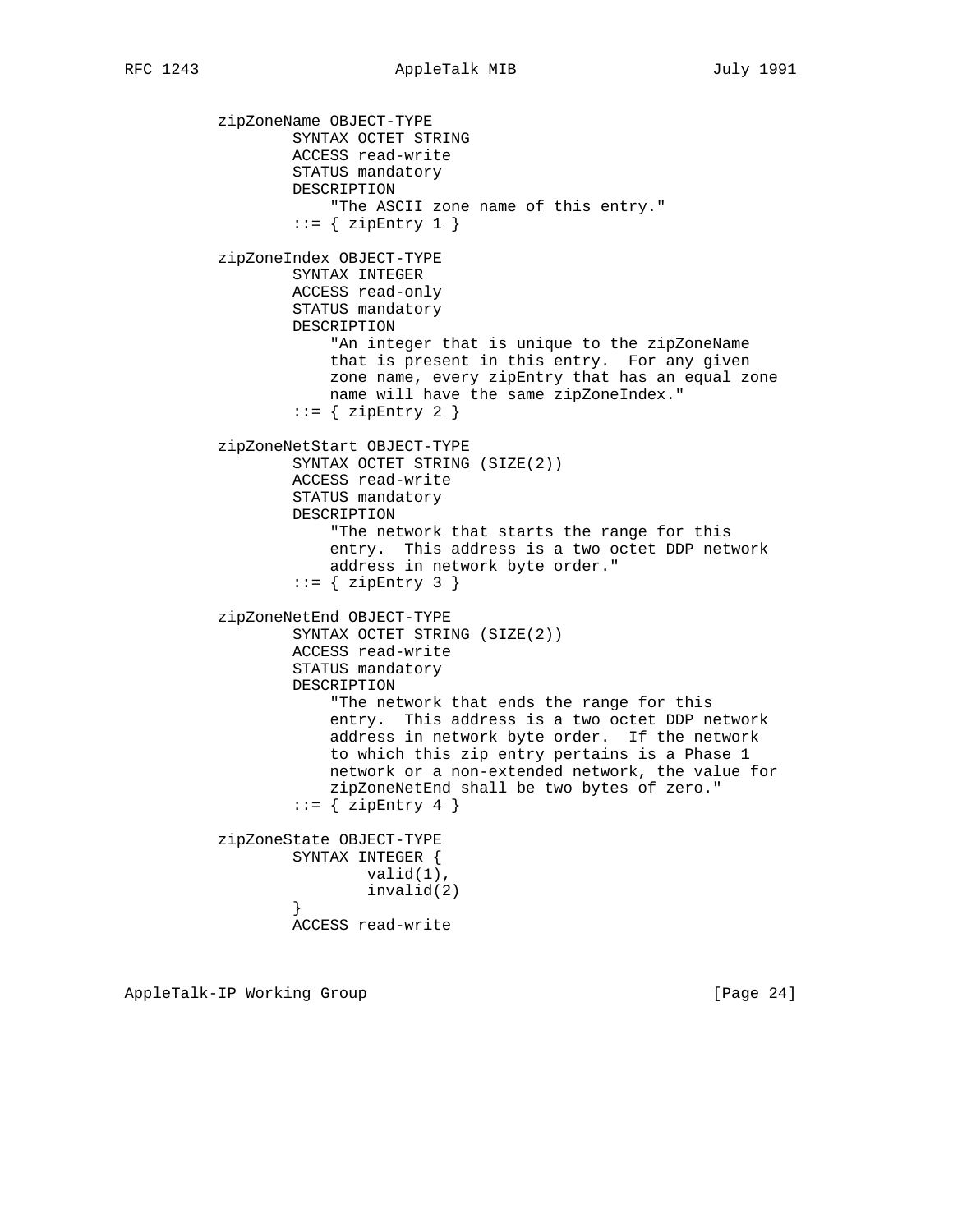```
 STATUS mandatory
                 DESCRIPTION
                     "The state of this zip entry.
                     Setting this object to the value invalid(2) has
                     the effect of invalidating the corresponding
                     entry in the zipTable. That is, it effectively
                     disassociates the mapping identified with said
                     entry. It is an implementation-specific matter
                     as to whether the agent removes an invalidated
                     entry from the table.
                     Accordingly, management stations must be
                     prepared to receive from agents tabular
                     information corresponding to entries not
                     currently in use. Proper interpretation of
                     such entries requires examination of the
                     relevant zipZoneState object."
                ::= { zipEntry 5 }
          -- The NBP Group
          nbpTable OBJECT-TYPE
                 SYNTAX SEQUENCE OF NbpEntry
                 ACCESS not-accessible
                 STATUS mandatory
                 DESCRIPTION
                     "The table of NBP services registered on this
                     entity."
                ::= \{ nbp 1 \} nbpEntry OBJECT-TYPE
                 SYNTAX NbpEntry
                 ACCESS not-accessible
                 STATUS mandatory
                 DESCRIPTION
                     "The description of an NBP service registered on
                     this entity."
                 INDEX { nbpIndex }
                ::= { nbpTable 1 }
           NbpEntry ::= SEQUENCE {
                 nbpIndex INTEGER,
 nbpObject OCTET STRING,
nbpType OCTET STRING,
nbpZone OCTET STRING,
 nbpState INTEGER
 }
```
AppleTalk-IP Working Group **[Page 25]**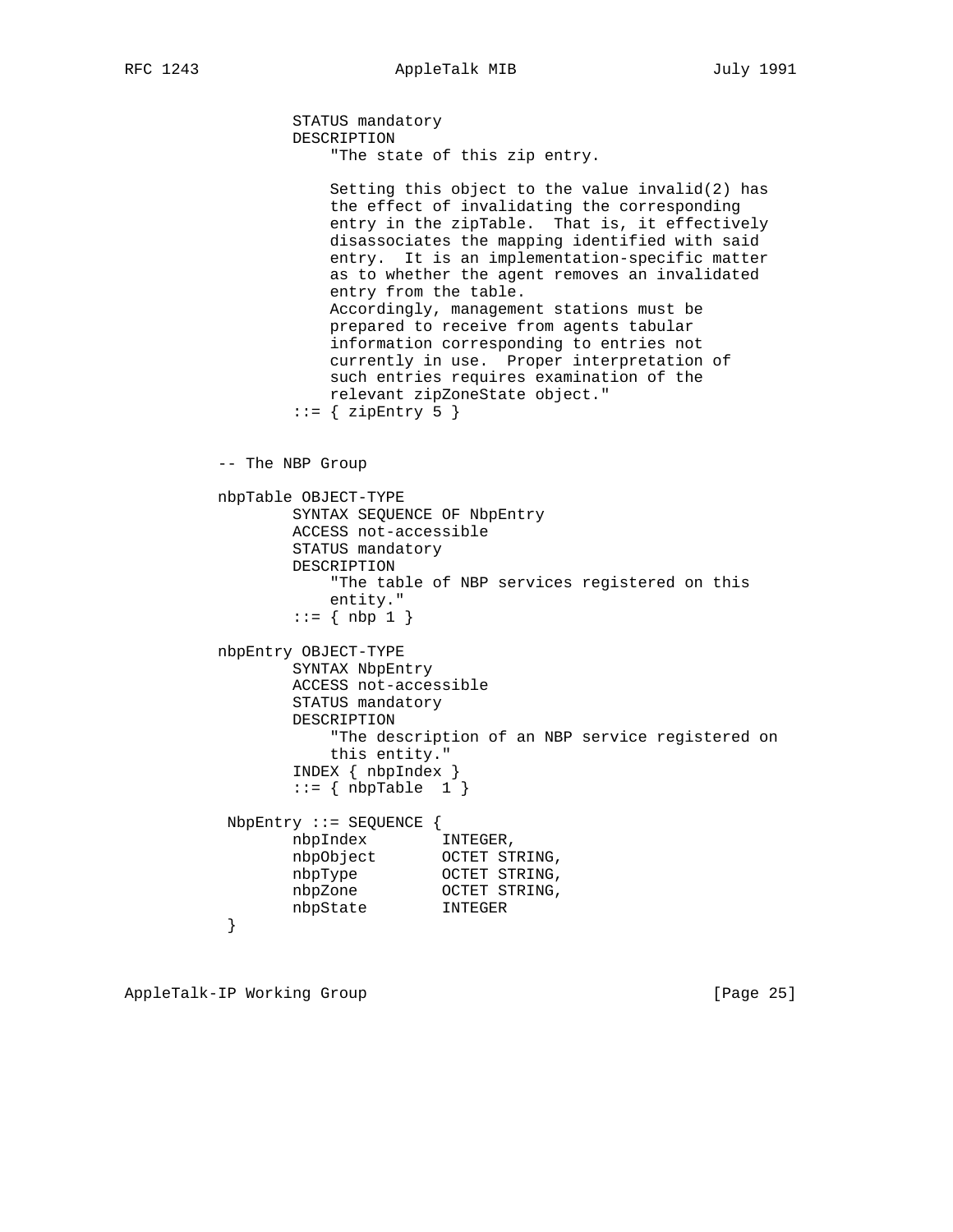nbpIndex OBJECT-TYPE SYNTAX INTEGER ACCESS read-only STATUS mandatory DESCRIPTION "The index of this NBP entry. This value ranges from 1 to the number of NBP entries currently registered on this entity."  $::=$  { nbpEntry 1 } nbpObject OBJECT-TYPE SYNTAX OCTET STRING ACCESS read-write STATUS mandatory DESCRIPTION "The name of the service described by this entity."  $::=$  { nbpEntry 2 } nbpType OBJECT-TYPE SYNTAX OCTET STRING ACCESS read-write STATUS mandatory DESCRIPTION "The type of the service described by this entity."  $::=$  { nbpEntry 3 } nbpZone OBJECT-TYPE SYNTAX OCTET STRING ACCESS read-write STATUS mandatory DESCRIPTION "The zone the service described by this entity is registered in." ::=  $\{ \n *nbpEntry 4* \}$  nbpState OBJECT-TYPE SYNTAX INTEGER { valid(1), invalid(2) } ACCESS read-write STATUS mandatory DESCRIPTION "The state of this NBP entry. Setting this object to the value invalid(2) has

AppleTalk-IP Working Group **[Page 26]** [Page 26]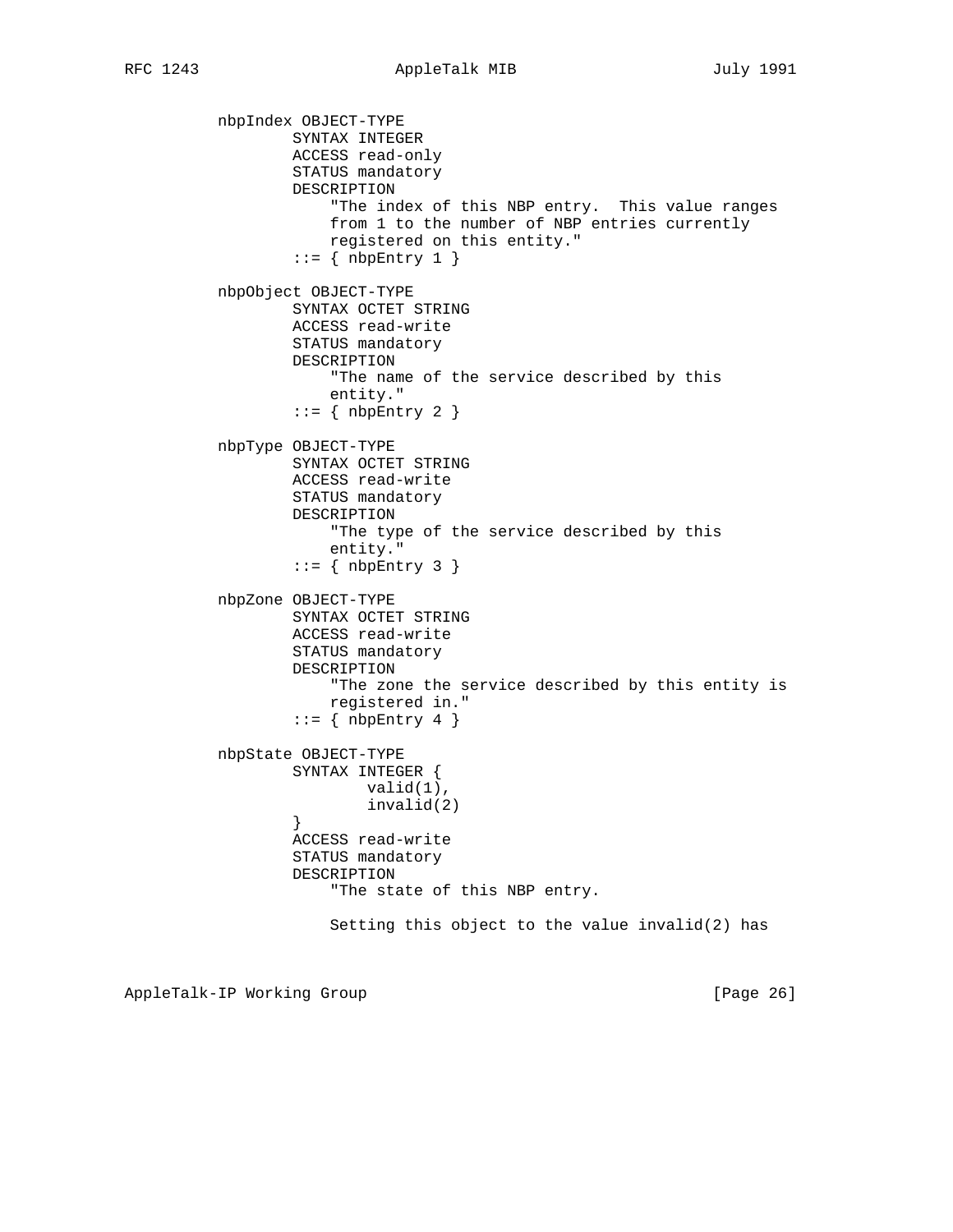the effect of invalidating the corresponding entry in the nbpTable. That is, it effectively disassociates the mapping identified with said entry. It is an implementation-specific matter as to whether the agent removes an invalidated entry from the table. Accordingly, management stations must be prepared to receive from agents tabular information corresponding to entries not currently in use. Proper interpretation of such entries requires examination of the relevant nbpState object."  $::=$  { nbpEntry 5 }

-- The ATEcho Group

```
 atechoRequests OBJECT-TYPE
         SYNTAX Counter
         ACCESS read-only
         STATUS mandatory
         DESCRIPTION
             "The number of AppleTalk echo requests received."
        ::= { atecho 1 }
 atechoReplies OBJECT-TYPE
         SYNTAX Counter
         ACCESS read-only
         STATUS mandatory
         DESCRIPTION
             "The number of AppleTalk echo replies sent."
        ::= { atecho 2 }
```
END

6. Acknowledgements

This document was produced by the IETF AppleTalk-IP Working Group:

 Terry Braun, Novell Gregory Bruell, Shiva Philip Budne, Shiva Rob Chandhok, CMU Cyrus Chow, NASA Bruce Crabill, UMD Peter DiCamillo, Brown Robert Elz, U. of Melbourne Tom Evans, Webster Karen Frisa, CMU

AppleTalk-IP Working Group **[Page 27]** [Page 27]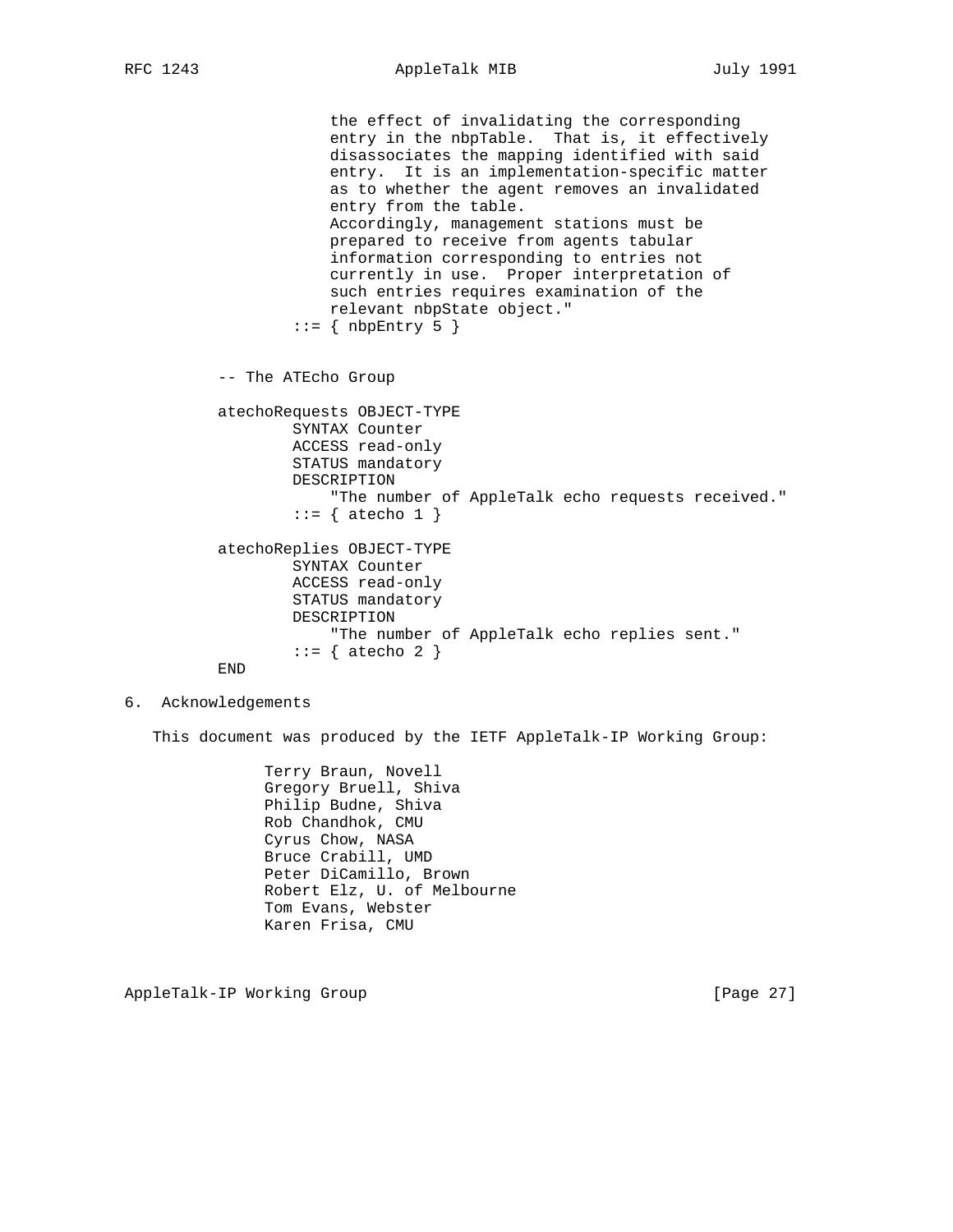Russ Hobby, UC Davis Tom Holodnik, CMU Peter Honeyman, U. of Michigan Michael Horowitz, Shiva Van Jacobson, Lawrence Berkeley Labs Doug Kerr, Novell Holly Knight, Apple Philip Koch, Dartmouth Louise Laier, Apple Nik Langrind, Shiva Joshua Littlefield, Cayman Kanchei Loa, Motorola John Mason, Apple Leo McLaughlin, TWG Milo Medin, NASA Greg Minshall, Novell Bob Morgan, Stanford Ed Moy, Berkeley Matthew Nocifore, Drexel Zbigniew Opalka, BBN Alan Oppenheimer, Apple Brad Parker, Cayman Greg Satz, Cisco John Seligson, Apple Frank Slaughter, Shiva Zaw-Sing Su, SRZ John Veizades, Apple Peter Vinsel, Apple Jonathan Wenocur, Shiva Steven Willis, Wellfleet

 In addition, the contribution of the following individuals is also acknowledged:

> Karen Frisa, Carnegie Mellon University Greg Minshall, Novell, Inc. Marshall T. Rose, PSI

# 7. References

- [1] Cerf, V., "IAB Recommendations for the Development of Internet Network Management Standards", RFC 1052, NRI, April 1988.
- [2] Cerf, V., "Report of the Second Ad Hoc Network Management Review Group", RFC 1109, NRI, August 1989.
- [3] Rose M., and K. McCloghrie, "Structure and Identification of Management Information for TCP/IP-based internets", RFC 1155,

AppleTalk-IP Working Group **[Page 28]**